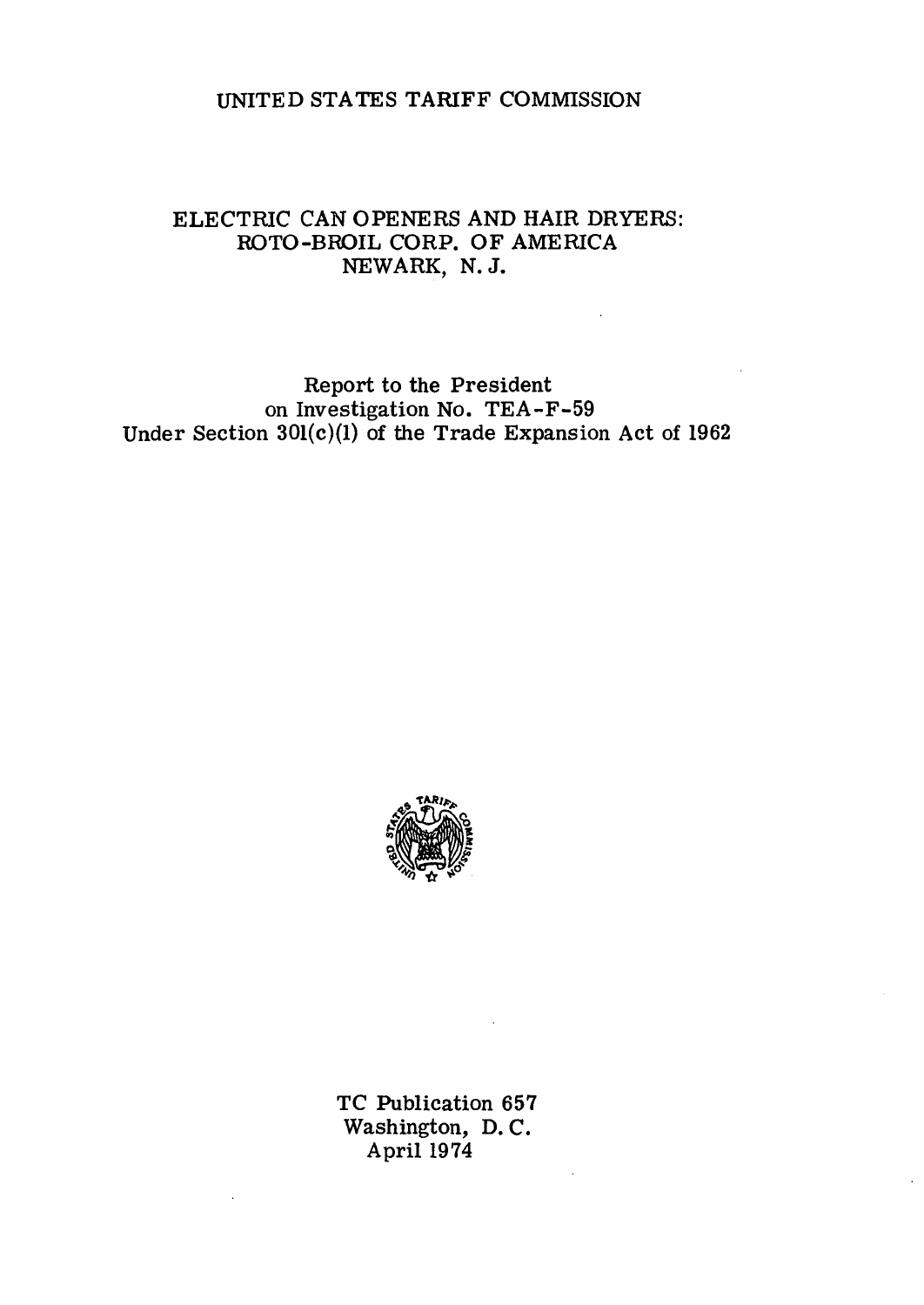## COMMISSIONERS

Catherine Bedell, Chairman Joseph 0. Parker, Vice Chairman Will E. Leonard, Jr. George M. Moore J. Banks Young Italo H. Ablondi

Kenneth R. Mason, Secretary to the Commission

Address all communications to United States Tariff Commission Washington, D. C. 20436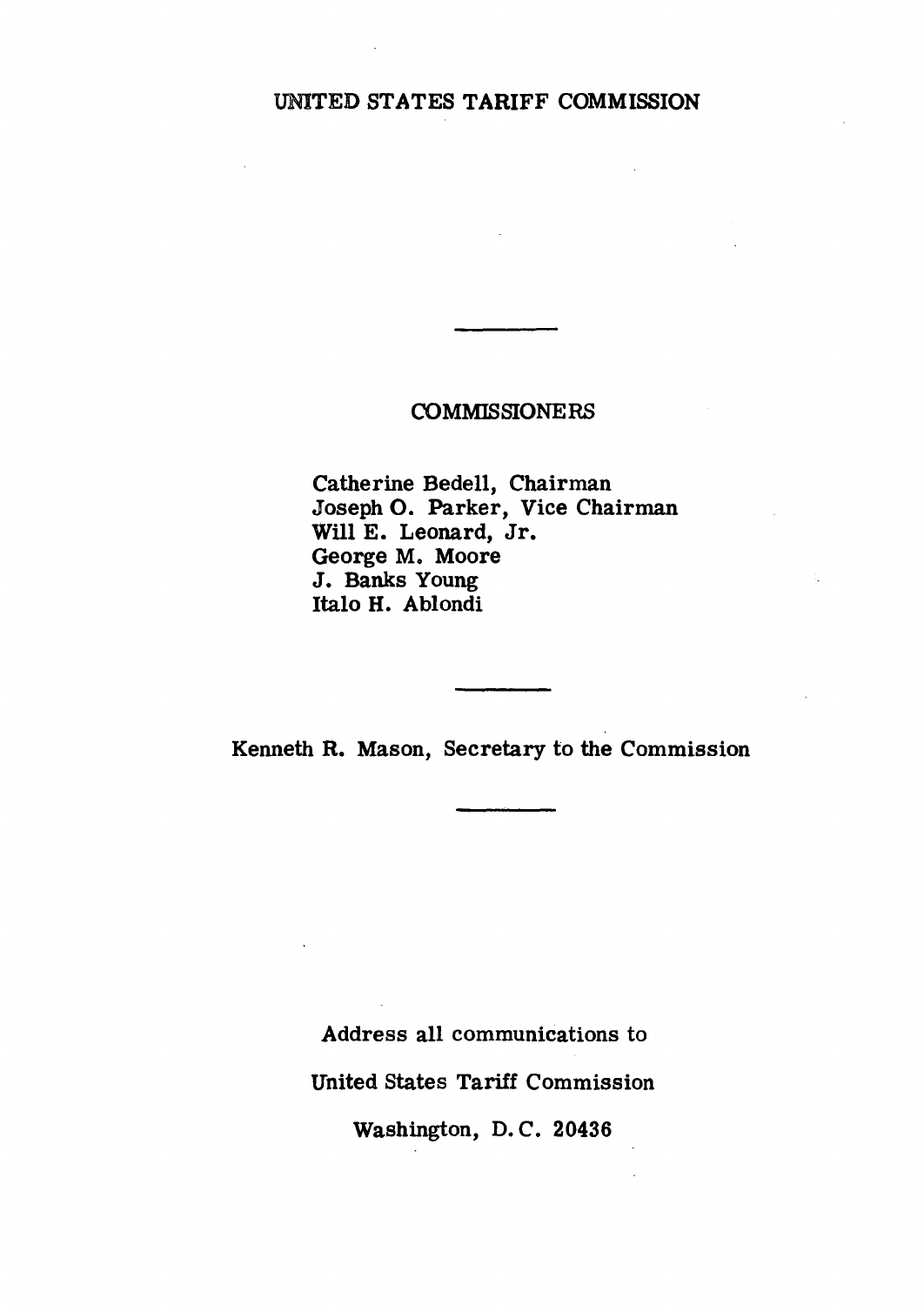# C 0 N T E N T S

# Page

|                                                                                                                         | $\mathbf 1$             |
|-------------------------------------------------------------------------------------------------------------------------|-------------------------|
|                                                                                                                         | $\overline{c}$          |
| Views of Chairman Bedell and Commissioner Leonard-------------                                                          | $\overline{\mathbf{3}}$ |
| Dissenting views of Commissioner Moore------------------------                                                          | $\overline{7}$          |
| Information obtained in the investigation:                                                                              |                         |
|                                                                                                                         | $A-1$                   |
|                                                                                                                         | $A-1$                   |
|                                                                                                                         | $A - 2$                 |
| U.S. tariff treatment:                                                                                                  |                         |
|                                                                                                                         | $A-3$                   |
|                                                                                                                         | $A - 4$                 |
|                                                                                                                         | $A - 6$                 |
| U.S. consumption, shipments, and exports----------------------                                                          | $A - 7$                 |
|                                                                                                                         | $A - 8$                 |
|                                                                                                                         | $A-9$                   |
| U.S. imports:                                                                                                           |                         |
|                                                                                                                         |                         |
|                                                                                                                         |                         |
| Roto-Broil Corp.:                                                                                                       |                         |
|                                                                                                                         |                         |
| Roto-Broil Corp. of America--------------------------- ***                                                              |                         |
| Universal International Industries, Inc-------------- ***                                                               |                         |
| Riverside Avenue Properties, Inc--------------------- ***                                                               |                         |
| Tribune Realty Corp---------------------------------- ***                                                               |                         |
|                                                                                                                         |                         |
|                                                                                                                         |                         |
|                                                                                                                         |                         |
|                                                                                                                         |                         |
|                                                                                                                         |                         |
| Labor-management relations-------------------------------- ***                                                          |                         |
| Lost sales and price comparison--------------------------- ***                                                          |                         |
|                                                                                                                         |                         |
| Profit-and-loss experience-------------------------------- ***                                                          |                         |
| Universal International Industries, Inc-------------- ***                                                               |                         |
|                                                                                                                         |                         |
| Riverside Avenue Properties, Inc--------------------- ***<br>Roto-Broil Corp. of America--------------------------- *** |                         |
|                                                                                                                         |                         |
|                                                                                                                         |                         |
|                                                                                                                         |                         |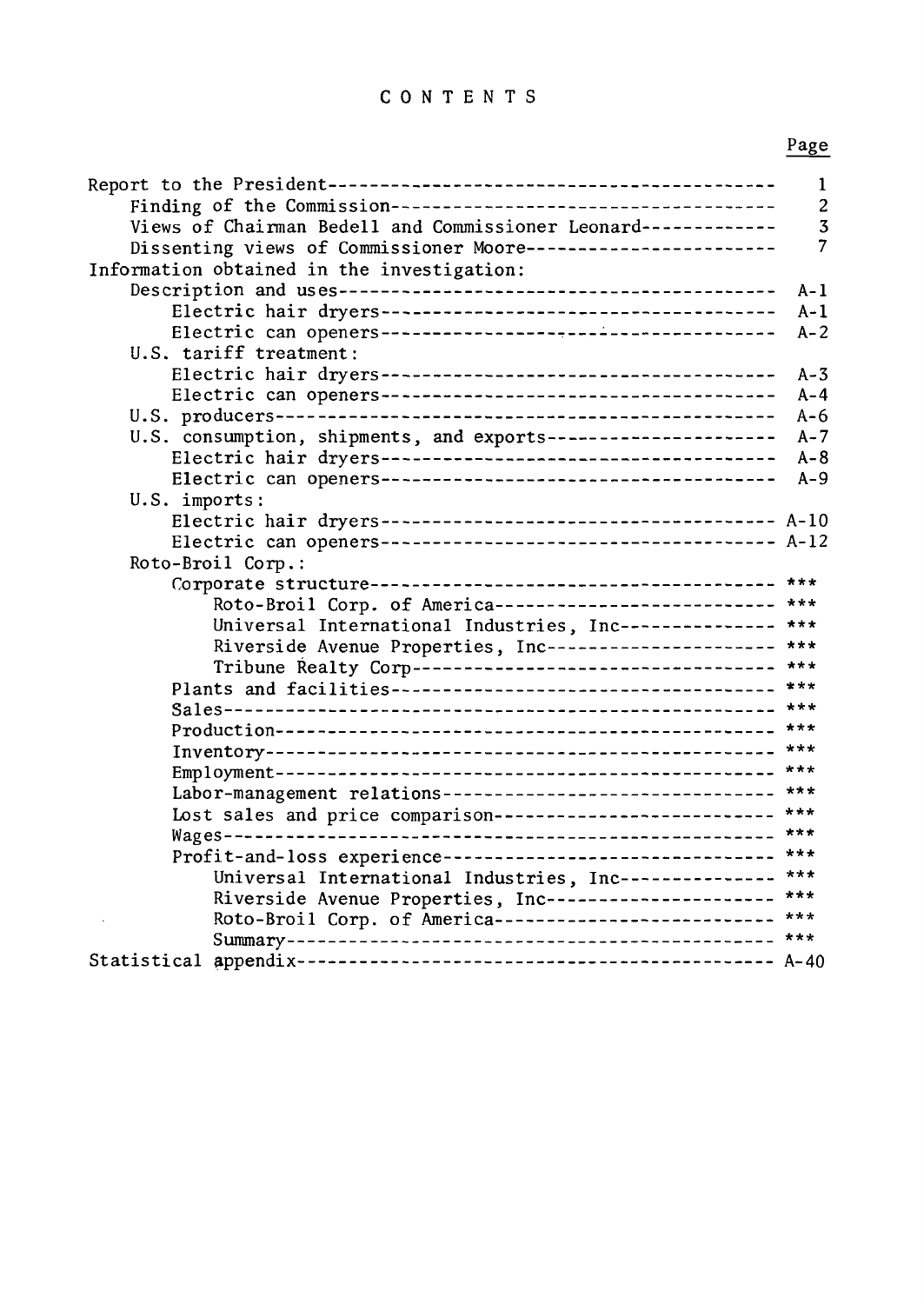# CONTENTS

# Appendix Tables

|     | 1. Electric hair dryers: U.S. producers' shipments, imports<br>for consumption, exports of domestic merchandise, and<br>apparent consumption, by types, 1967-73-------------------- | $A - 41$ |
|-----|-------------------------------------------------------------------------------------------------------------------------------------------------------------------------------------|----------|
| 2.  | Electric can openers: U.S. producers' shipments, imports<br>for consumption, exports of domestic merchandise, and<br>apparent consumption, 1967-73-------------------------------   | $A - 43$ |
| 3.  | Electric hair dryers: U.S. imports for consumption,<br>by types, and rates of duty, 1967-73------------------------                                                                 | $A - 44$ |
| 4.  | Electric can openers: U.S. imports, for consumption                                                                                                                                 | $A-45$   |
| 5.  | Roto-Broil Corp.: Sales of specified products, 1967-73------                                                                                                                        | $****$   |
| 6.  | Roto-Broil Corp.: Production of specified products,<br>$1969 - 73 - - - - - - - - - -$                                                                                              | ***      |
| 7.  | Roto-Broil Corp.: Inventories of specified products as<br>of Dec. 31 of 1968-73----------------------------                                                                         | ****     |
| 8.  | Roto-Broil Corp.: Average number of employees, by<br>specified product lines, 1967-73------------------------                                                                       | ***      |
| 9.  | Roto-Broil Corp.: Man-hours expended by production and<br>related workers, by specified product lines, 1967-73-------                                                               | ***      |
|     | 10. Universal International Industries, Inc.: Comparative<br>statement of profit and loss, accounting years 1972-74-----                                                            | ***      |
| 11. | Universal International Industries, Inc.: Comparative<br>statement of financial condition, accounting years<br>1972-74----------------------                                        | ***      |
| 12. | Riverside Avenue Properties, Inc.: Comparative state-<br>ment of profit and loss, accounting years 1972 and 1973----                                                                | ***      |
| 13. | Riverside Avenue Properties, Inc.: Comparative state-<br>ment of financial condition, accounting years 1972 and                                                                     | ***      |

 $\ddot{\phantom{a}}$ 

 $\ddot{\phantom{0}}$ 

Page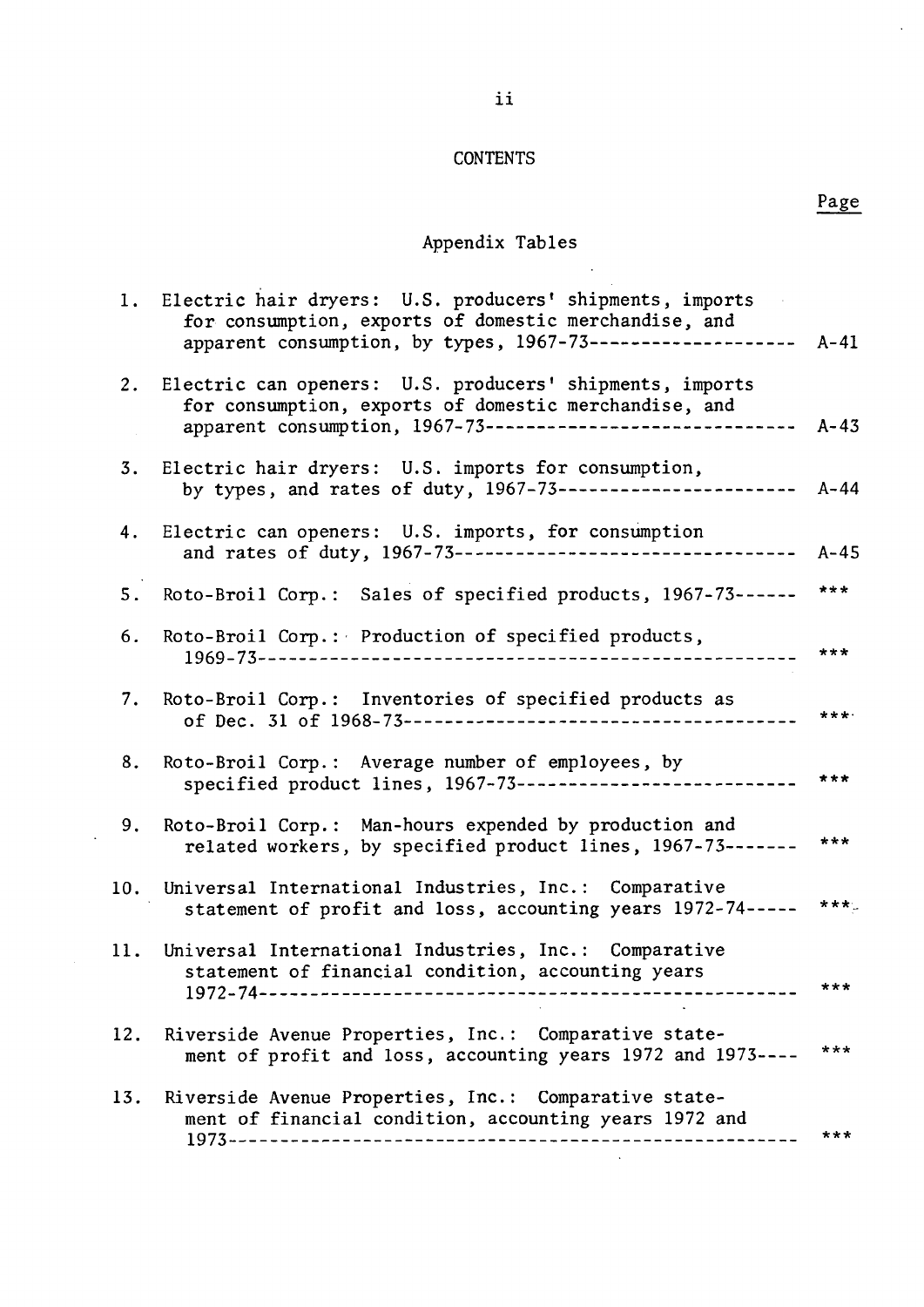# **CONTENTS**

 $\sim$   $\sim$ 

| 14. Roto-Broil Corp. of America and subsidiaries: Com-<br>parative consolidated statement of profit and loss,                                                                 |        |
|-------------------------------------------------------------------------------------------------------------------------------------------------------------------------------|--------|
| 15. Roto-Broil Corp. of America and subsidiaries: Ratios<br>of financial data, 1966-74------------------------------- ***                                                     |        |
| 16. Roto-Broil Corp. of America and subsidiaries: Com-<br>parative consolidated statement of changes in retained<br>earnings, accounting years 1966-74----------------------- | ***    |
| 17. Roto-Broil Corp. of America and subsidiaries: Com-<br>parative statement of selling, shipping, and other<br>administrative expenses, accounting years 1966-74--------     | ***    |
| 18. Roto-Broil Corp. of America and subsidiaries: Com-<br>parative statement of net realty expenses, accounting                                                               |        |
| 19. Roto-Broil Corp. of America and subsidiaries: Com-<br>parative statement of financial condition, accounting                                                               | $***.$ |

 $\sim$ 

 $\sim 10^{-1}$ 

 $\sim 10^{-11}$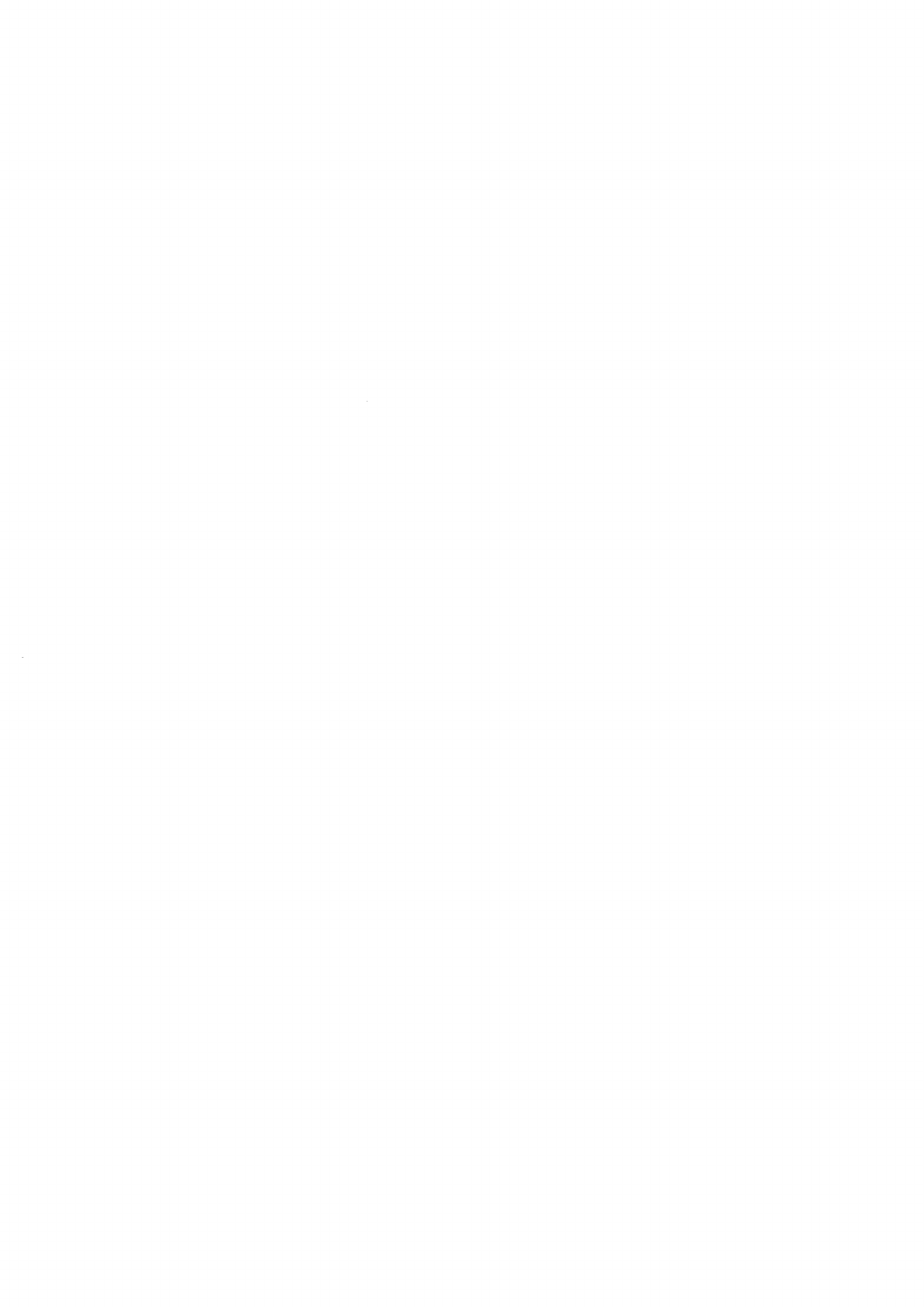#### REPORT TO THE PRESIDENT

U.S. Tariff Commission, April 1, 1974.

#### To the President:

In accordance with sections  $301(f)(1)$  and  $(f)(3)$  of the Trade Expansion Act of 1962 (TEA) (76 Stat. 872; 19 u.s.c. 1801), the U.S. Tariff Commission herein reports the results of investigation No. TEA-F-59 made under section  $301(c)(1)$  of the act to determine whether, as a result in major part of concessions granted under trade agreements, articles like or directly competitive with electric can openers and hair dryers (of the types provided for in items 683.32 and 684.50 of the Tariff Schedules of the United States (TSUS)) produced by the Roto-Broil Corp. of America, are being imported into the United States in such increased quantities as to cause, or threaten to cause, serious injury to the firm.

The investigation was instituted on February  $\mu$ , 197 $\mu$ , on the basis of a petition for adjustment assistance filed on behalf of the firm on January *29,* 1974, under section 30l(a)(2) of the act. A public hearing was held in connection with the investigation on March *S,* 1974.

Notice of the institution of the investigation and hearing was published in the Federal Register of February *B,* 1974 *(39* F.R. 4975).

In the course of its investigation; the Commission obtained information from officials of Roto-Broil Corp. of America and its customers, importers and domestic producers of electric can openers and hair dryers, official Government statistics, and the Commission's files.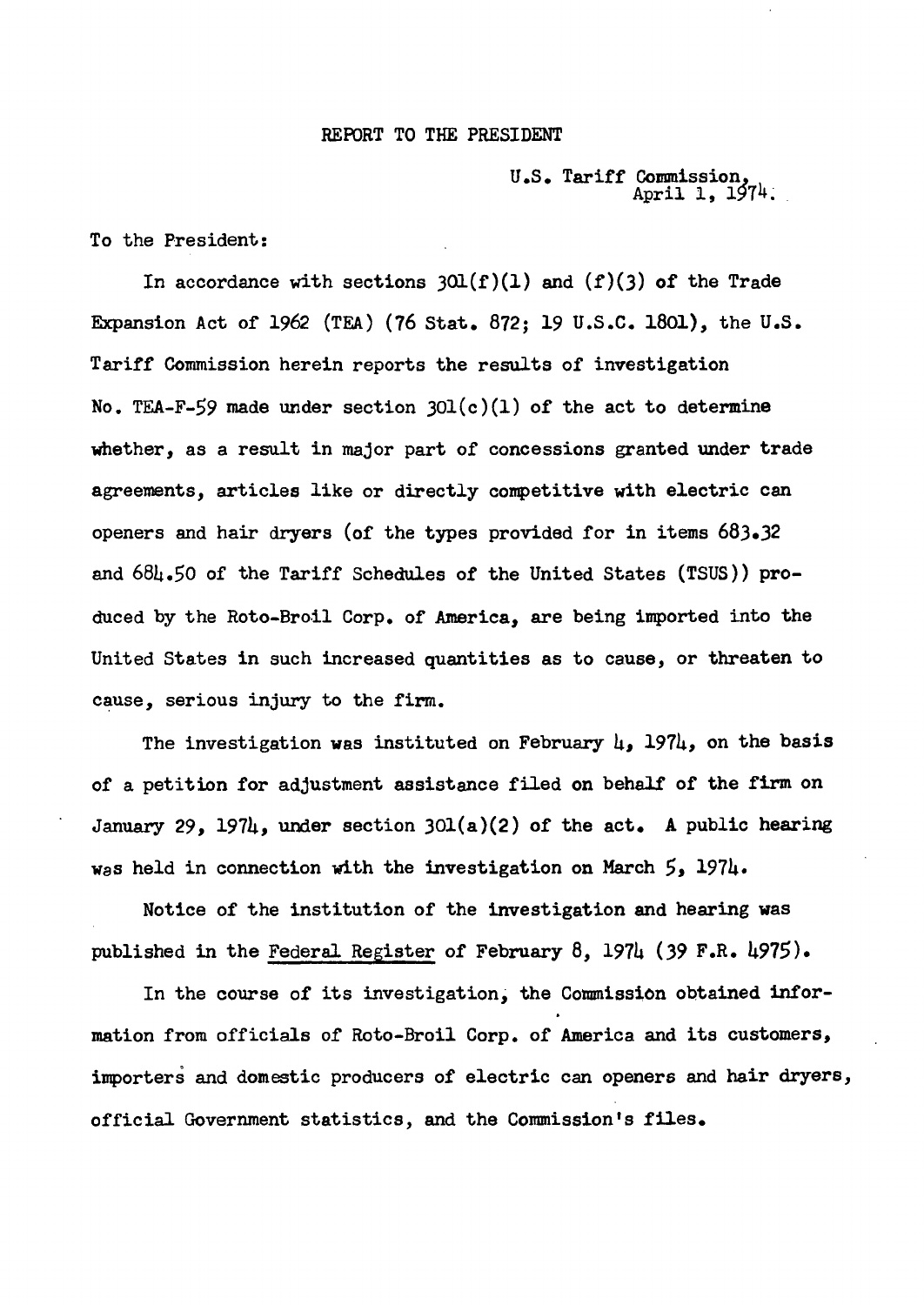## Finding of the Commission

On the basis of its investigation, the Commission 1/ finds (Commissioner Moore dissenting) that articles like or directly competitive with electric can openers and hair dryers (of the types provided for in items 683.32 and 684.50 of the Tariff Schedules of the United States) produced by Roto-Broil Corp. of America, Newark, *N.J.,*  are *not,* as a result in major part of concessions granted under trade agreements, being imported into the United States in such increased quantities as to cause, or threaten to cause, serious injury to such firm.

1/ Vice Chairman Parker and Commissioner Young did not participate in the decision.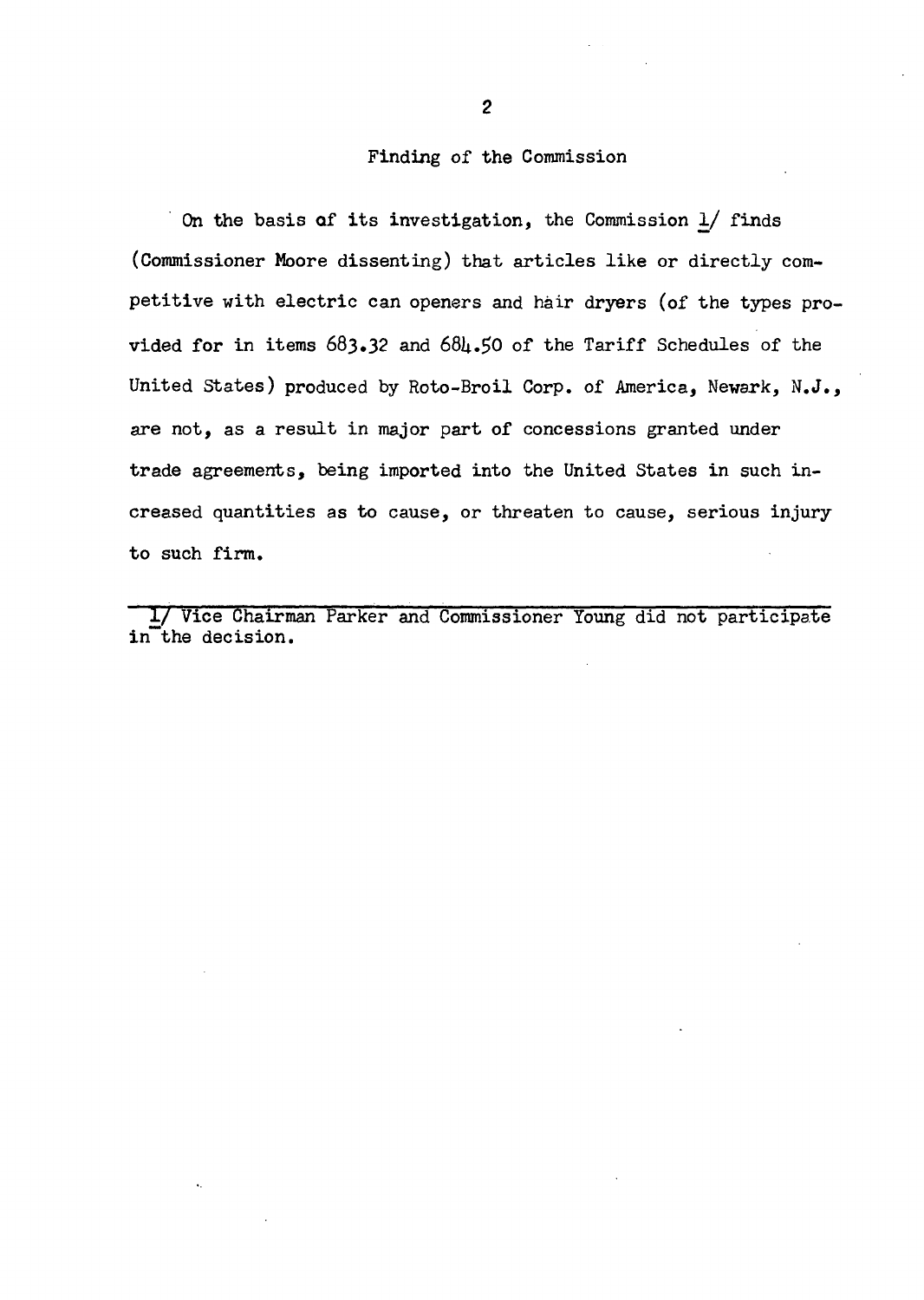Views of Chairman Bedell and Commissioner Leonard  $\frac{1}{2}$ 

This investigation was undertaken in response to a petition filed by Roto-Broil Corp. of America, Newark, N.J., for a determination of its eligibility to apply for adjustment assistance under section  $301(c)(1)$  of the Trade Expansion Act of 1962.

The petitioning firm produces a variety of household-type small electrical appliances including electric can openers and hair dryers. The petitioner contends that imports of electric can openers and hair dryers have increased in major part as a result of trade-agreement concessions and have caused serious injury to the firm.

Under the Trade Expansion Act of 1962, in order to make an affirmative decision with respect to this petition, we must find that each of the following criteria is met:

- (1) Articles like or directly competitive with the electric can openers and hair dryers produced by the petitioner are being imported in increased quantities;
- (2) The increased imports are in major part the result of tariff concessions granted under trade agreements;
- (3) The petitioning firm is being seriously injured or threatened with serious injury; and
- (4) The increased imports resulting in major part from tradeagreement concessions are the major factor in causing, or threatening to cause, serious injury to the firm.

With respect to the fourth criterion above, in order for the Commission to find increased imports to be the major factor in causing or

1/ Commissioner Ablondi concurs in the result.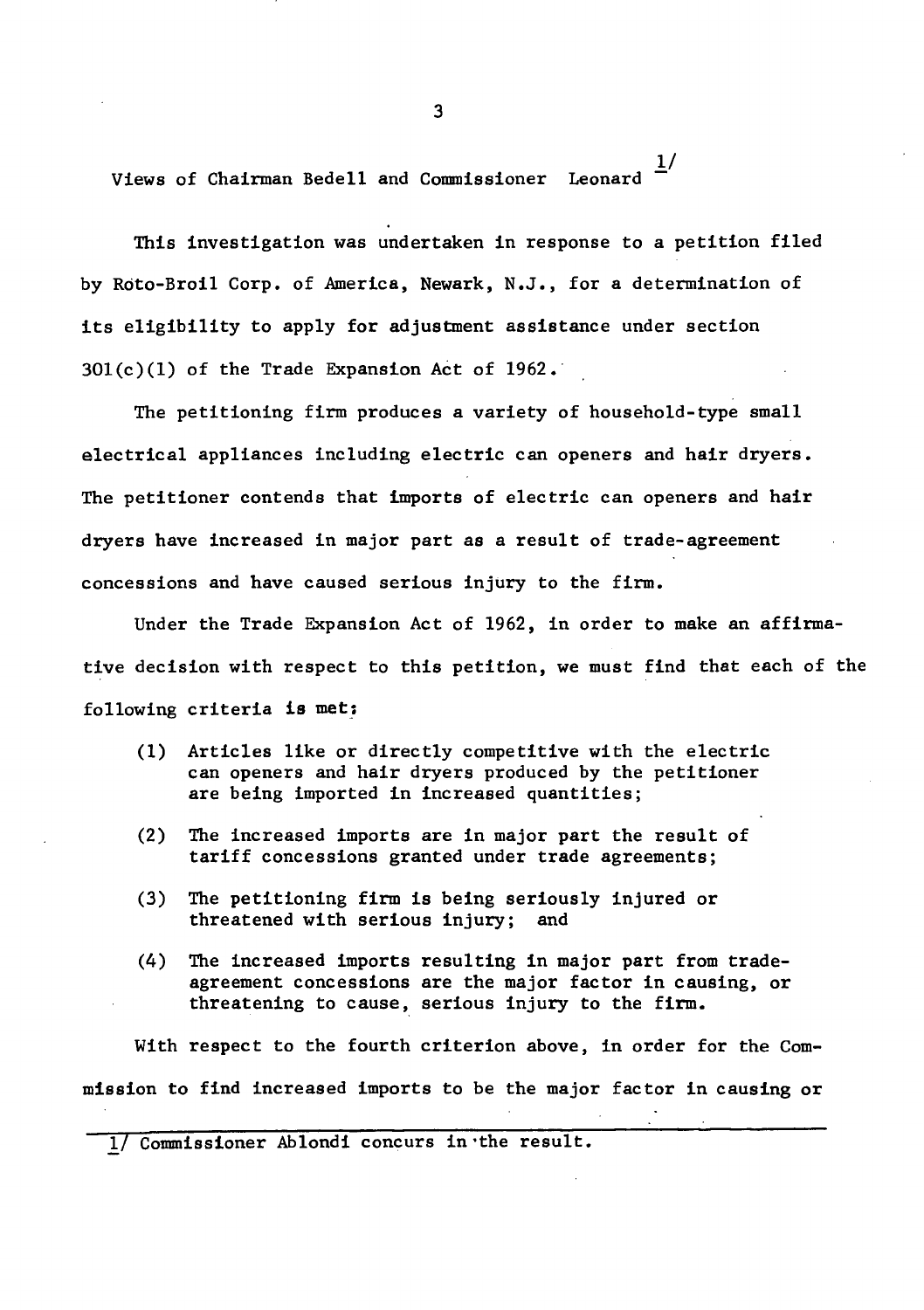threatening to cause serious injury to the firm, attention should be given to other factors that may have affected the firm. In the instant investigation, it is clear from the available information that one overriding problem--a critical shortage of working and other capital- was the major factor causing the injury sustained by Roto-Broil. Since this factor was of far greater importance than imports in its adverse impact on the firm, one of the four requisite criteria is not satisfied and a negative determination must be made.

Rota-Broil and its predecessor firms have been a part of the domestic small electrical applicances industry since the late 1940's. This industry has always been characterized by keen competition and a constantly changing array of new and restyled products. The firms which appear to have competed most successfully in the industry are the ones which have best kept abreast of new products, technological innovations, and evolving product designs, styling, and packaging. Roto-Broil has experienced considerable difficulty in competing in this industry.

The shortage of working capital experienced by Roto-Broil was responsible for creating many additional problems for the firm. Although the company borrowed funds, often at high interest rates, it still lacked sufficient capital to finance the design, manufacture, and marketing of new and improved products and to maintain efficient manufacturing and sales operations.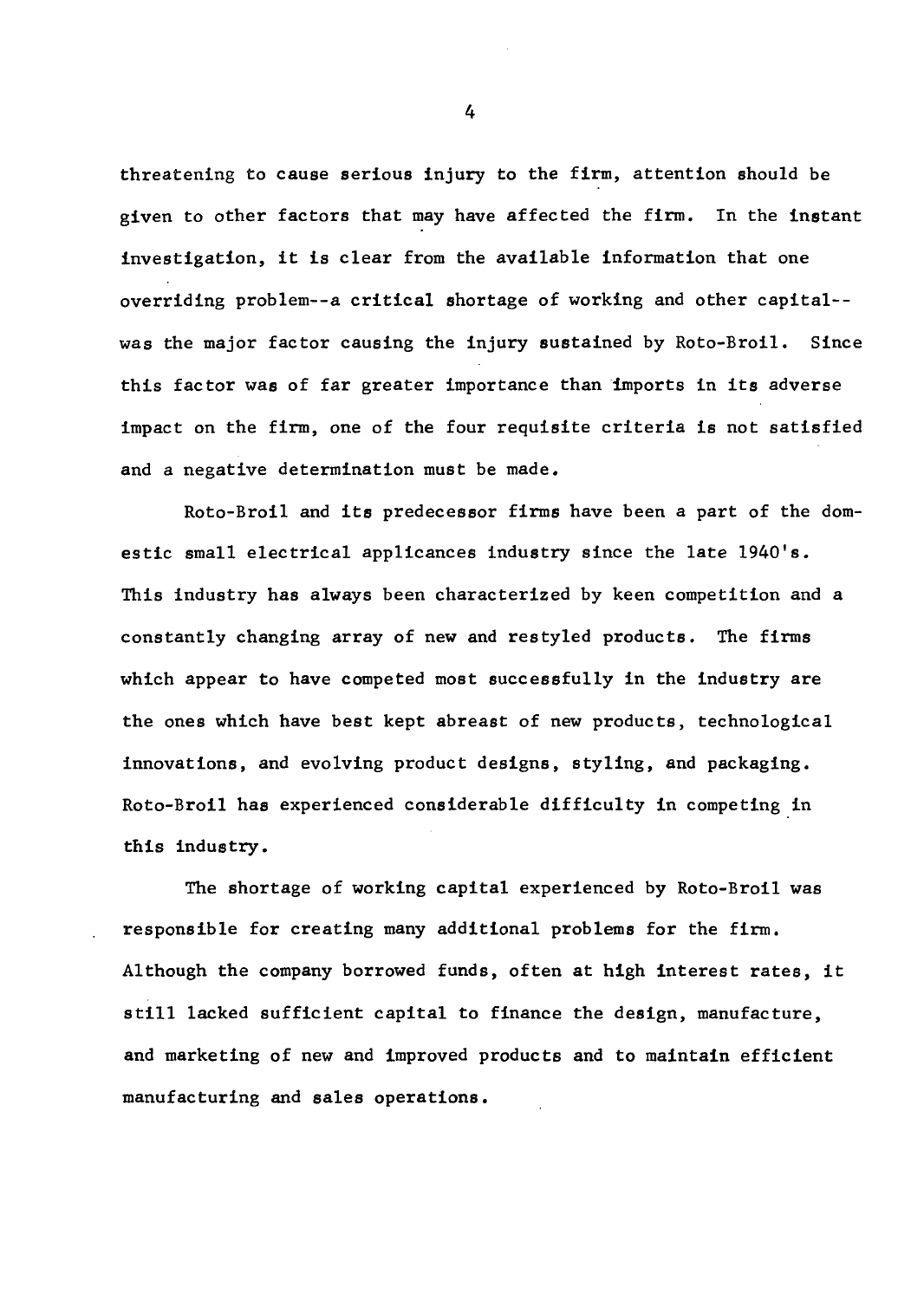Roto-Broil has been plagued with serious financial problems for a number of years, as evidenced by the fact that it was placed under the provisions of chapter XI of the Bankruptcy Act in 1957 and remained there for 5 years. The firm came under chapter XI a second time in March 1969 and again remained there for almost 5 years. \*. These substantial losses triggered the second bankruptcy proceeding in March 1969 prior to the large increase in imports of the articles considered here.

U.S. imports of all types of electric hair dryers averaged only 159,000 units per year during 1967-69, compared with 6,073,000 units per year in 1970-73. During the same periods, imports of hair dryers with bonnets (the type produced by Roto-Broil) averaged 58,000 units and 276,000 units per year, respectively. Hair dryers represented Roto-Broil 's largest single product line in each of the years 1967-69. Furthermore, the bulk of the increase in imports of can openers, a product line which never accounted for more than \* \* \* percent of Roto-Broil 's annual shipments, occurred subsequent to the time Roto-Broil entered bankruptcy for the second time. U.S. imports of electric can openers averaged 556,000 units per year in 1967-68, compared with 1,845,000 units per year during 1969-73. Therefore, the causative link between the increased imports of hair dryers and can openers, which took place largely after 1969, and the injury to Roto-Broil, which occurred prior to March 1969, cannot be established.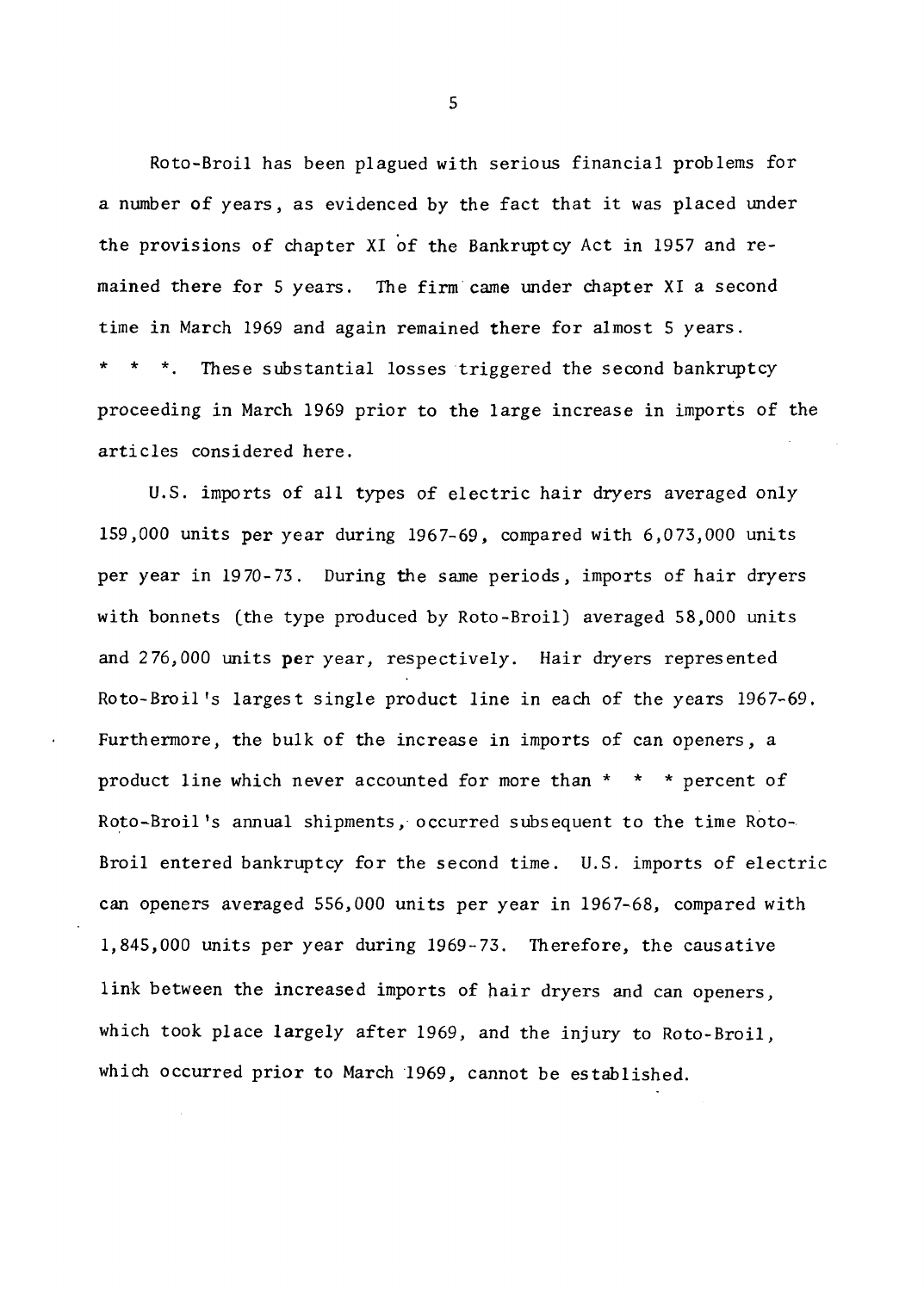On the basis of the information available, we have been unable to find that increased imports of electric can openers and hair dryers are the major factor causing, or threatening to cause, serious injury to the petitioning firm. We have, therefore, made a negative determination.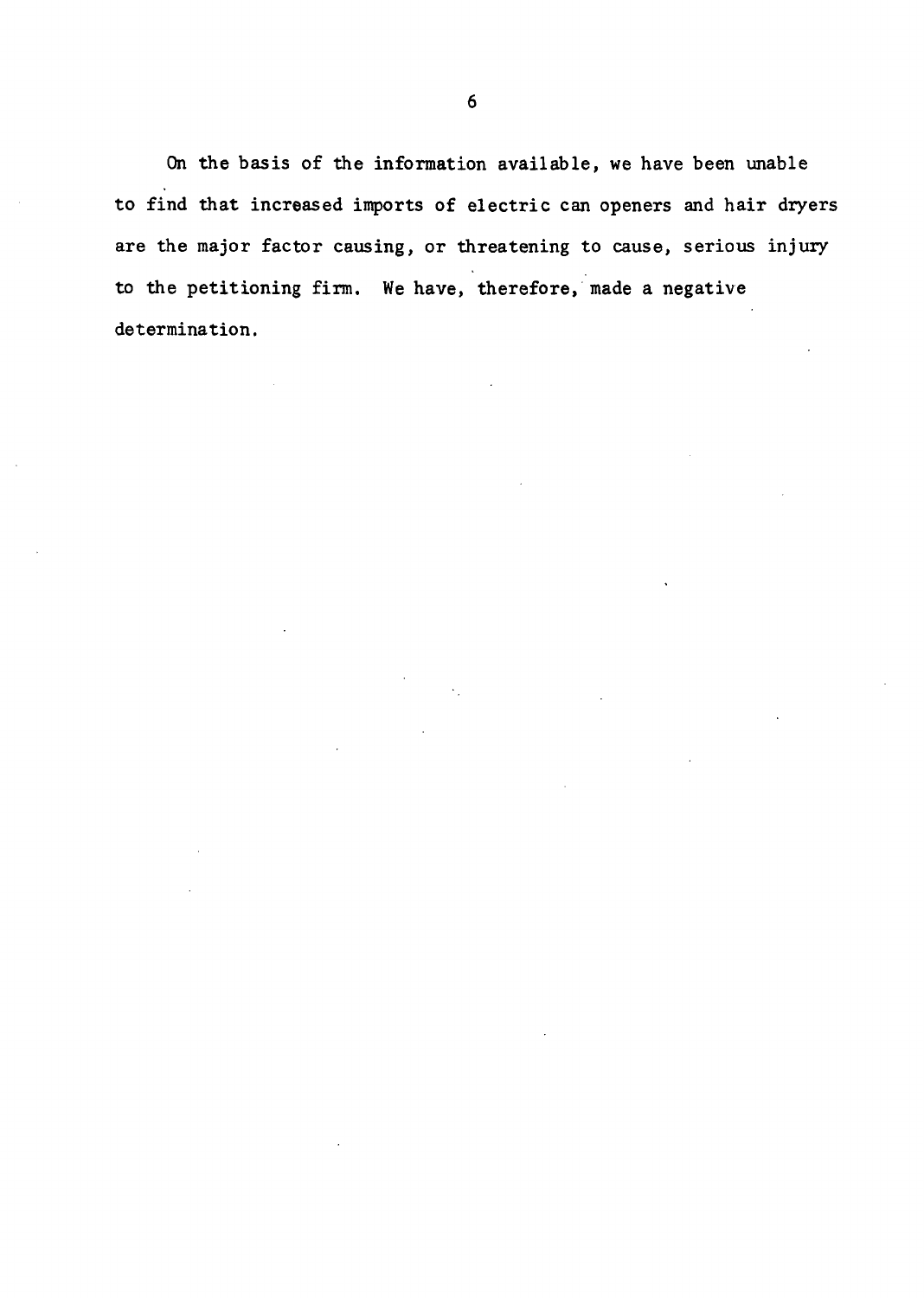## Dissenting Views of Commissioner Moore

Based on the evidence available to the Commission in connection with this proceeding, my determination is in the affirmative.

It is my view that increased imports resulting in major part from trade-agreement concessions are the major factor causing serious injury to Roto-Broil Corp. of America, Newark, N.J., and consequently this firm, having met the requirements of section  $301(c)(1)$ of the Trade Expansion Act of 1962, is entitled to apply for adjustment assistance.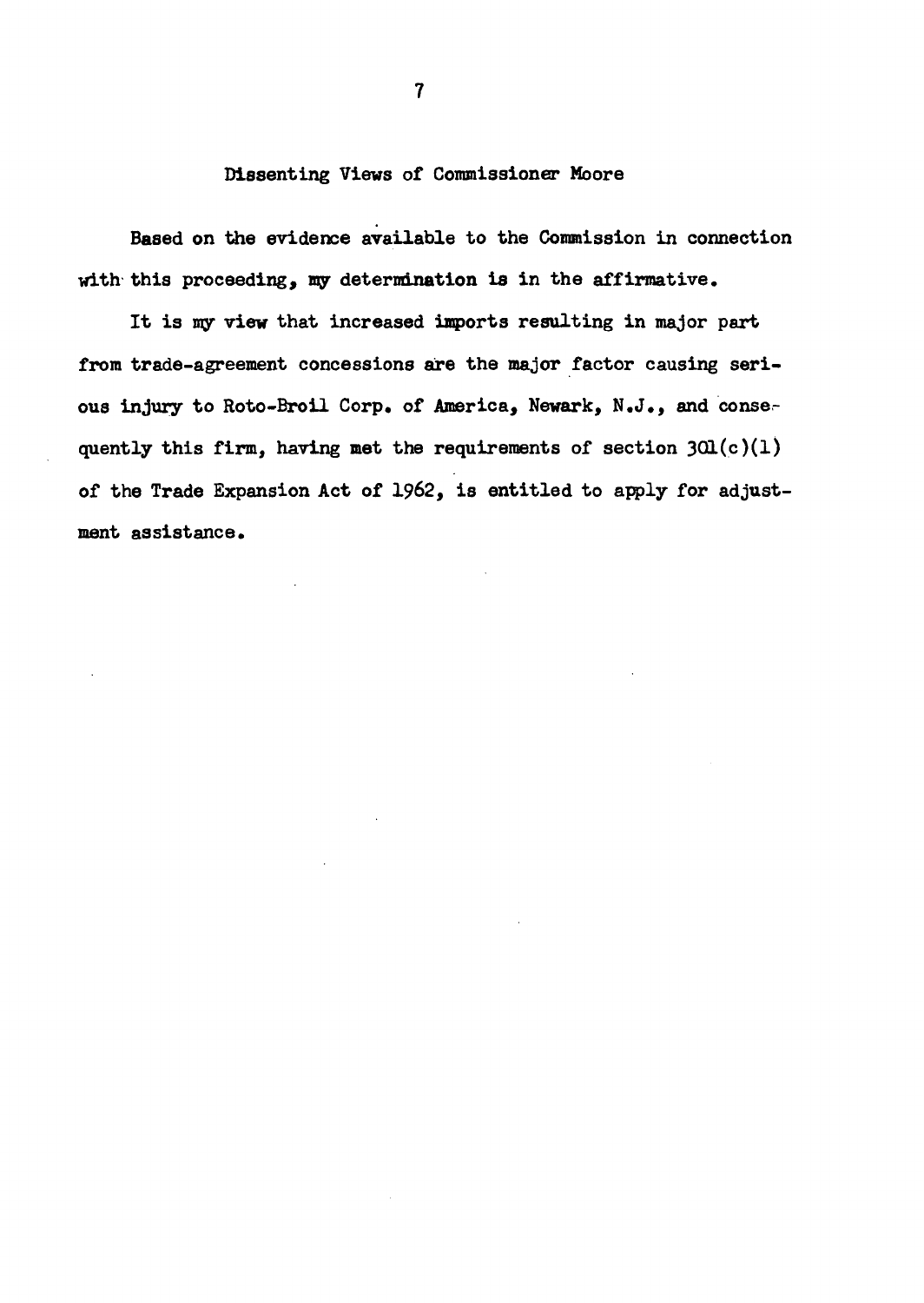$\sim 10^{-10}$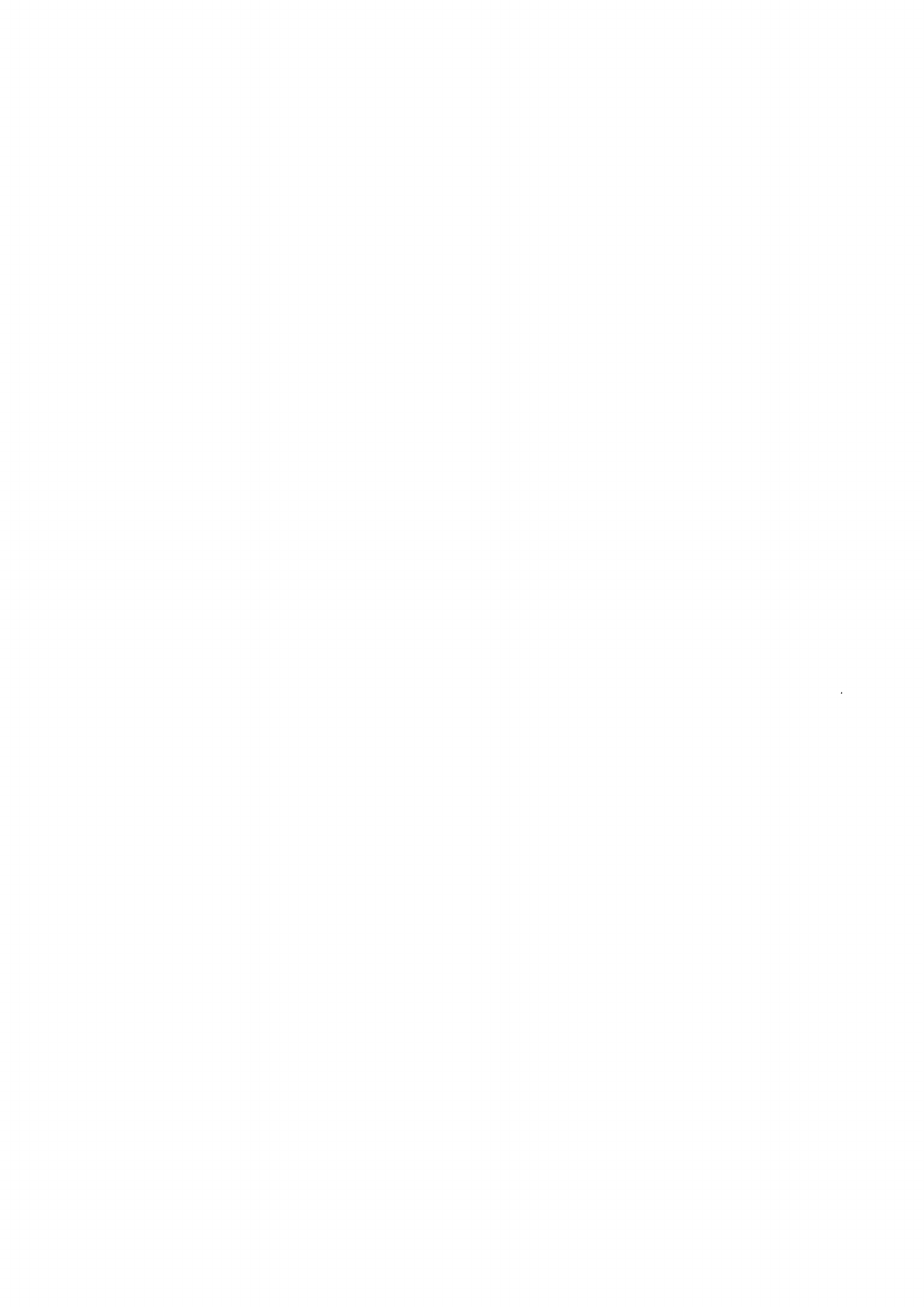## INFORMATION OBTAINED IN THE INVESTIGATION

Description and Uses

1he principal articles produced by Roto-Broil Corp. during 1967-73 were electric can openers, hair dryers (\* \* *\*),* portable fans, and deep fat fryers. \*

#### Electric hair dryers

An electric hair dryer is a device which dries by means of a flow of heated air provided by a heating element and a blower. Some hair dryers called hard-hat hair dryers have a double-walled hood of which the inner wall is perforated to allow air to flow to the hair. Such dryers usually include a base in which the heating element and blower are housed and a hollow column rising from the base to support the hood at its upper end. The heated air flows from the base through the column and into the hood. The user of such a dryer sits with the hood fitted over the head. In some hard-hat models the heating and blowing elements are mounted on the hood.

Another type of dryer is the soft-bonnet hair dryer. The heating element and blower are in a housing to which a flexible hose can be attached. At the other end of the hose, a flexible bonnet which is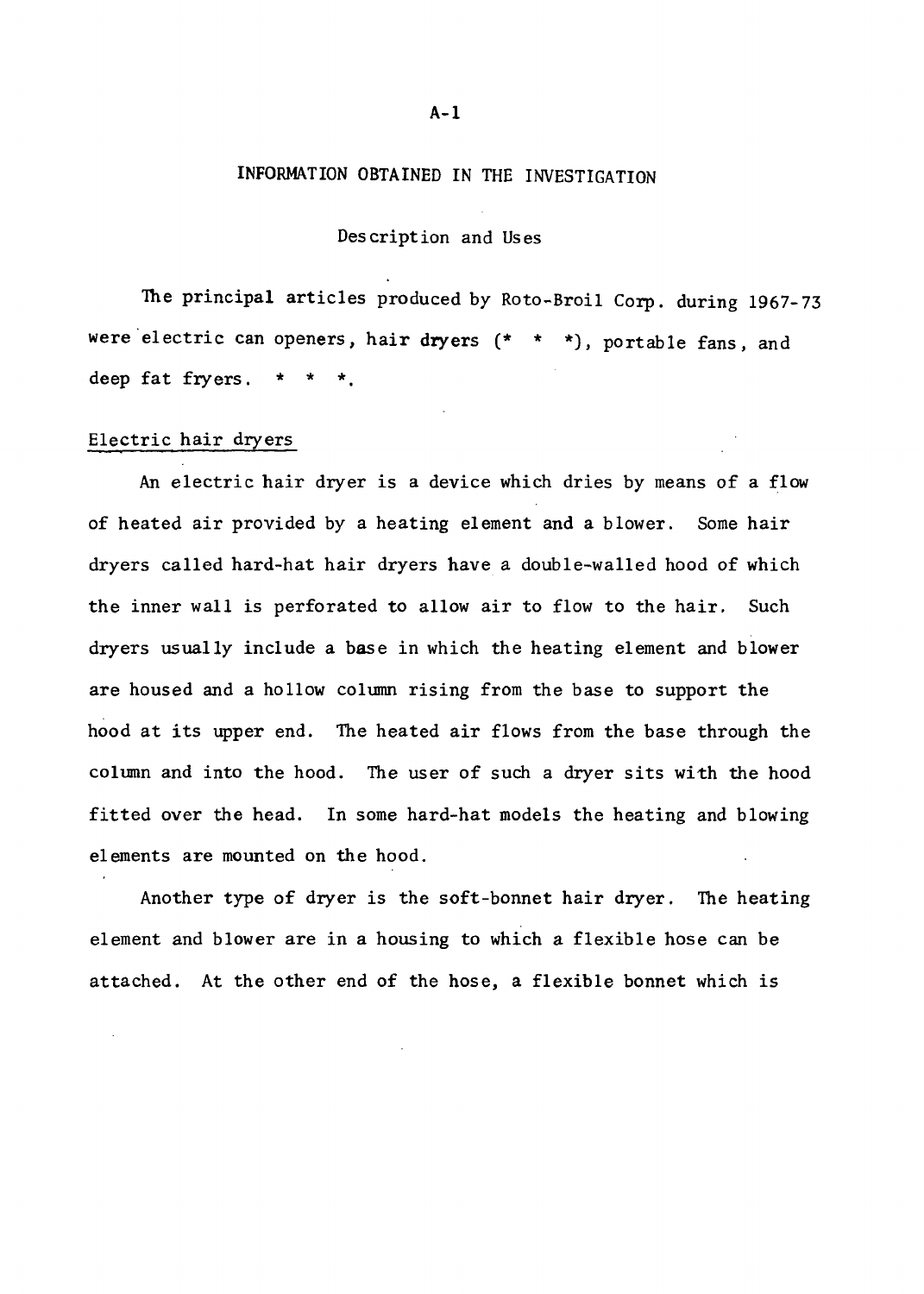placed over the user's head is attached to receive the air flow. All components are stored in a carrying case. Both hard-hat and softbonnet types have two or more settings by which the heat and airflow can be regulated. Some hard-hat models have a mist attachment to aid in setting the hair. Roto-Broil makes both the hard-hat and softbonnet dryers.

Other types of hair dryers which Roto-Broil does not make are hand-held units. Among these so-called hand-held hair dryers is a small unit with a heating element and a blower located in a housing which is designed to form a nozzle at one end. The heated air is blown through the nozzle during use.

Styling combs and/or brushes are another type of hair dryer. These devices not only provide heated air, but each has attachments such as brushes, combs, and mist devices which are used to give shape to the user's hair. Styling combs and/or brushes provide less airflow and heat than do other types of dryers because they are intended less for drying than for styling.

Although hand-held hair dryers (nozzle type) have been marketed in the United States for many years, styling combs and/or brushes are relatively new, having grown inppopularity since 1970.

#### Electric can openers

An electric can opener is a small appliance which functions by means of a cutting tool powered by a small motor. The can opener holds the can during the operation, and a magnet holds the can top,

 $A-2$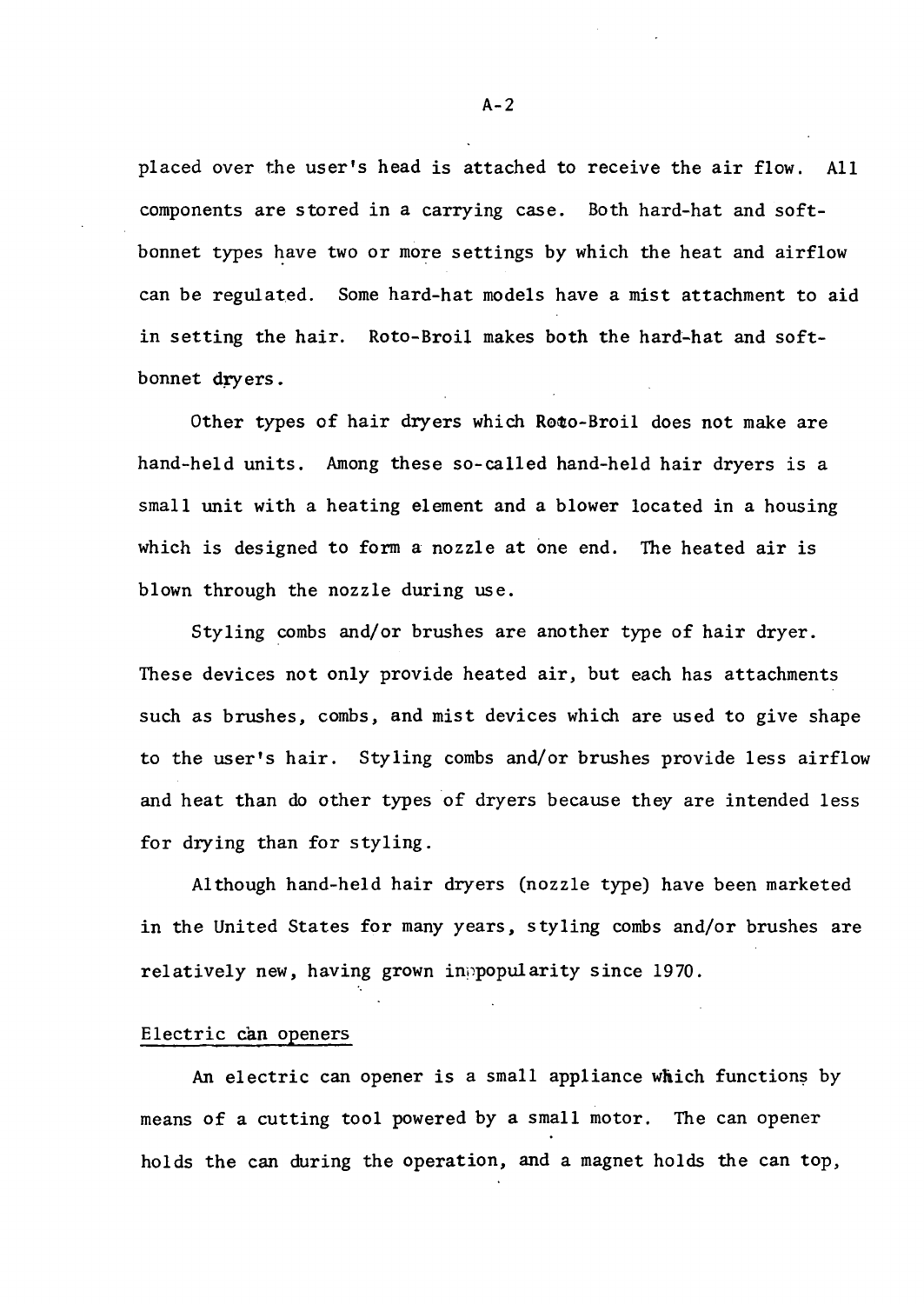so that it will not drop into the open can after it has been cut out. Wall-mounted and table models have both been produced. Some are automatic in that once the cut is completed the can opener will stop. Many models include one or more other functions, such as knife sharpening, ice crushing, food grinding, or squeezing fruit juice. Although the list of combinations is large, most of the market is accounted for by simple can openers having no other function, and can-opener/knife sharpener-combinations.

## U.S. Tariff Treatment

#### Electric hair dryers

Electric hair dryers were classifiable as articles having as an essential feature an electrical element or device, finished or unfinished, wholly or in chief value of metal and not specially provided for, under the provision of paragraph 353 of the Tariff Act of 1930 and were dutiable at the rate of 35 percent ad valorem.

After the adoption of the TSUS on August 31, 1963, electric hair dryers were provided for under item 684.50 at the rate of 11.5 percent ad valorem.

 $A - 3$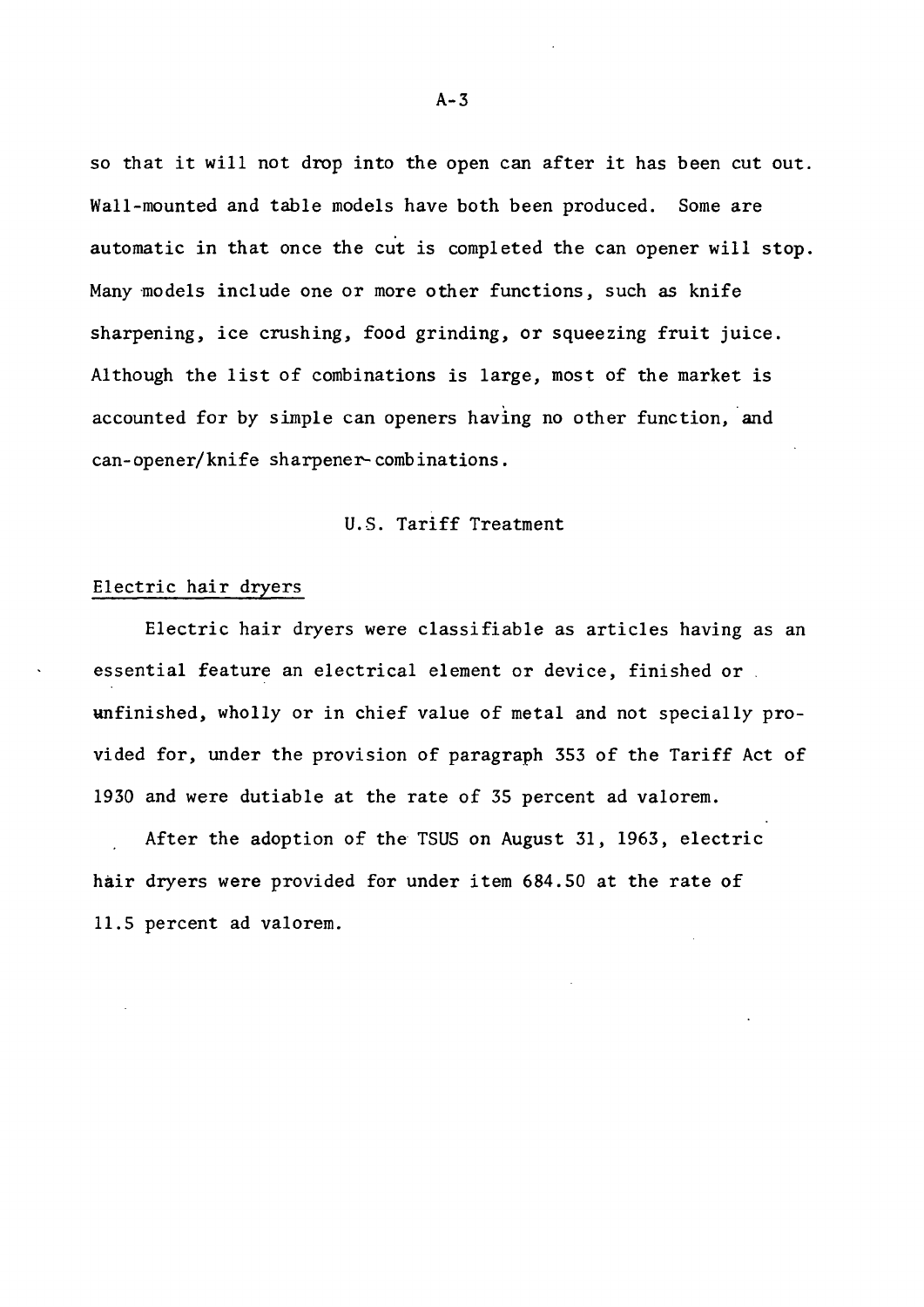The various rates of duty applicable to electric hair dryers under the Tariff Act of 1930, and under the TSUS, as modified by trade-agreement concessions, are shown below.

Electric hair dryers: U.S. rates of duty and effective dates of rate changes, June 18, 1930, to Jan. 1, 1972

| Effective date : Rate of duty |  |                                                                                                                  |                                | Authority                                                                                                        |
|-------------------------------|--|------------------------------------------------------------------------------------------------------------------|--------------------------------|------------------------------------------------------------------------------------------------------------------|
|                               |  |                                                                                                                  | Percent<br>ad valorem          |                                                                                                                  |
|                               |  | June 18, 1930----:<br>Jan. 1, $1939---$ :<br>Jan. 1, $1948---$ :                                                 | 35<br>25<br>15                 | : Tariff Act of 1930 (par. 353)<br>: Trade Agreement with United Kingdom<br>: Concession under General Agreement |
|                               |  | June 6, 1951----:<br>July 1, 1962----:<br>July 1, $1963---$ :                                                    | 13.75:<br>$12.5$ :<br>$11.5$ : | on Tariffs and Trade (GATT).<br>Do.<br>Do.<br>Do.                                                                |
|                               |  | Aug. $31, 1963---$ :<br>Jan. 1, $1968---$ :<br>Jan. 1, $1969---$ :<br>Jan. 1, $1970---$ :<br>Jan. 1, $1971---$ : | 10<br>$9 \qquad \qquad$<br>8   | 11.5 : Adoption of TSUS (item 684.50)<br>: GATT concession<br>Do.<br>Do.<br>$6.5$ :<br>Do.                       |
|                               |  | Jan. 1, $1972---$ :                                                                                              | 5.5 :                          | Do.                                                                                                              |

#### Electric can openers

Electric can openers are classified in the TSUS under item 683.32, which covers electro-mechanical appliances such as food blenders, can openers, juice extractors, and other such devices. Prior to the adoption of the TSUS on August 31, 1963, electric can openers were provided for under paragraph 353 (articles having as an essential feature an electrical element or device, finished or unfinished, wholly or in chief value of metal and not specially provided for) of the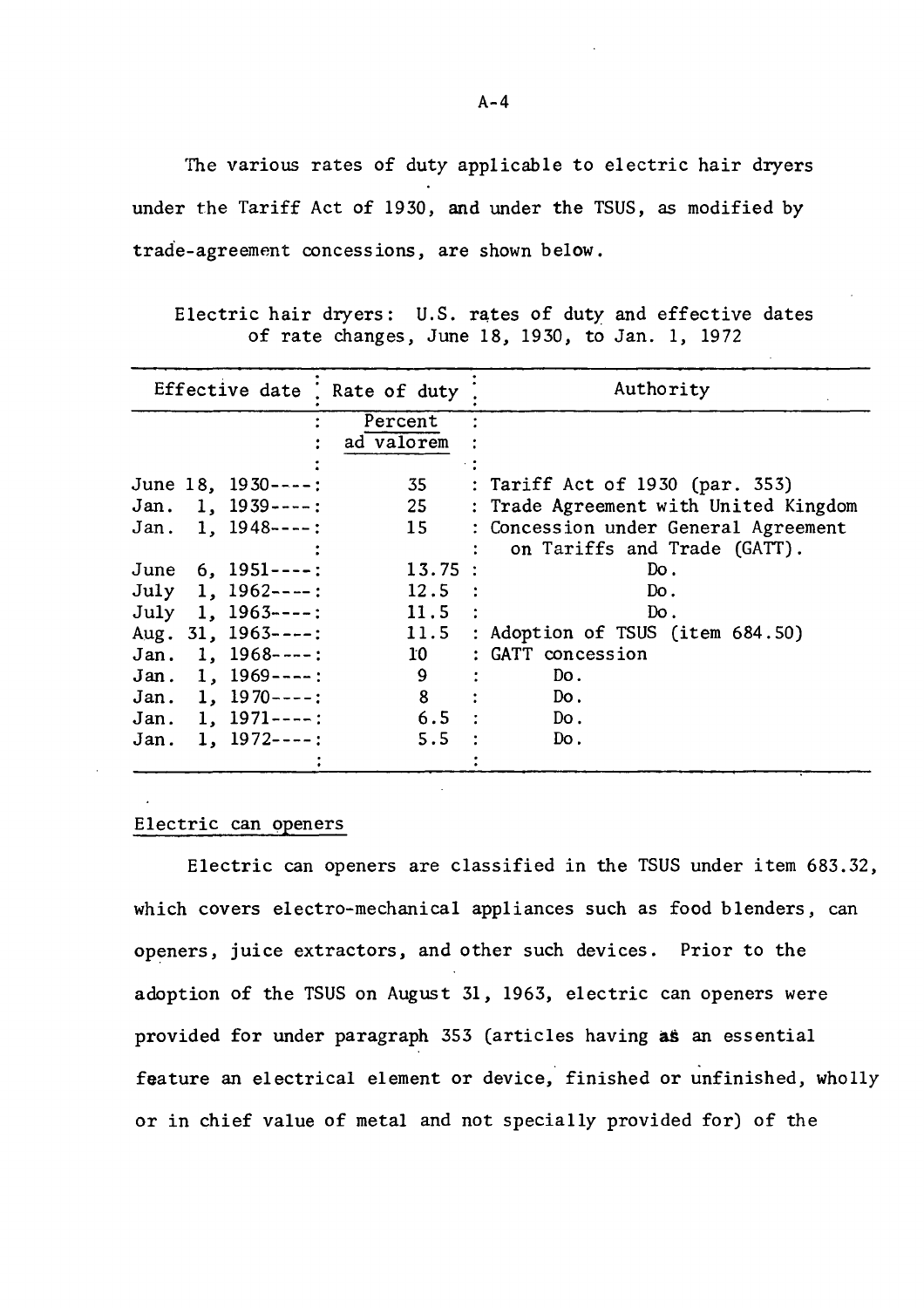Tariff Act of 1930. The rates of duty applicable to electric can openers from 1930 to the present are shown in the table below.

Electric can openers: U.S. rates of duty and effective date of rate changes, June 18, 1930, to Jan. 1, 1972  $\frac{1}{2}$ 

|      | Effective date                  | Rate of duty      |             | Authority                  |
|------|---------------------------------|-------------------|-------------|----------------------------|
|      |                                 | Percent           |             |                            |
|      |                                 | ad valorem        |             |                            |
|      |                                 |                   |             |                            |
|      | June 18, 1930--------------:    |                   | 35          | : Tariff Act of 1930       |
|      |                                 |                   |             | $\frac{1}{2}$ (par. 353).  |
|      | Jan. 1, $1939$ --------------:  |                   | 25          | : Trade agreement with the |
|      |                                 |                   |             | United Kingdom.            |
|      | Jan. 1, $1948$ --------------:  |                   | 15          | : GATT concession.         |
|      | June $6, 1951$ -------------:   |                   | 13.75:      | Do.                        |
|      | $July 1, 1962-----$             | <b>Contractor</b> | $12.5$ :    | Do.                        |
|      | July 1, $1963$ --------------:  |                   | $11.5$ :    | Do.                        |
|      | Aug. 31, $1963$ --------------: |                   | 12          | : Adoption of TSUS (item   |
|      |                                 |                   |             | $683.32$ .                 |
| Jan. | $1, 1968$ -------------:        |                   | 10.5        | : GATT concession.         |
|      | Jan. 1, 1969--------------:     |                   | 9.5 :       | Do.                        |
|      | Jan. 1, 1970--------------:     |                   | 8:          | $Do.$ $\cdots$             |
|      | Jan. 1, 1971---------------     |                   | $7$ and $7$ | Do.                        |
| Jan. | $1, 1972$ --------------:       |                   | 6           | Do.                        |
|      |                                 |                   |             |                            |

1/ It is theoretically possible that during the period from June 18, 1930, to Aug. 31, 1963, some electric can openers were entered under the provision of par. 339. The rate of duty applicable to can openers in this paragraph was 40 percent ad valorem on June 18, 1930, and ·through GATT concessions was reduced to 17 percent ad valorem prior to the adoption of the TSUS on Aug. 31, 1963.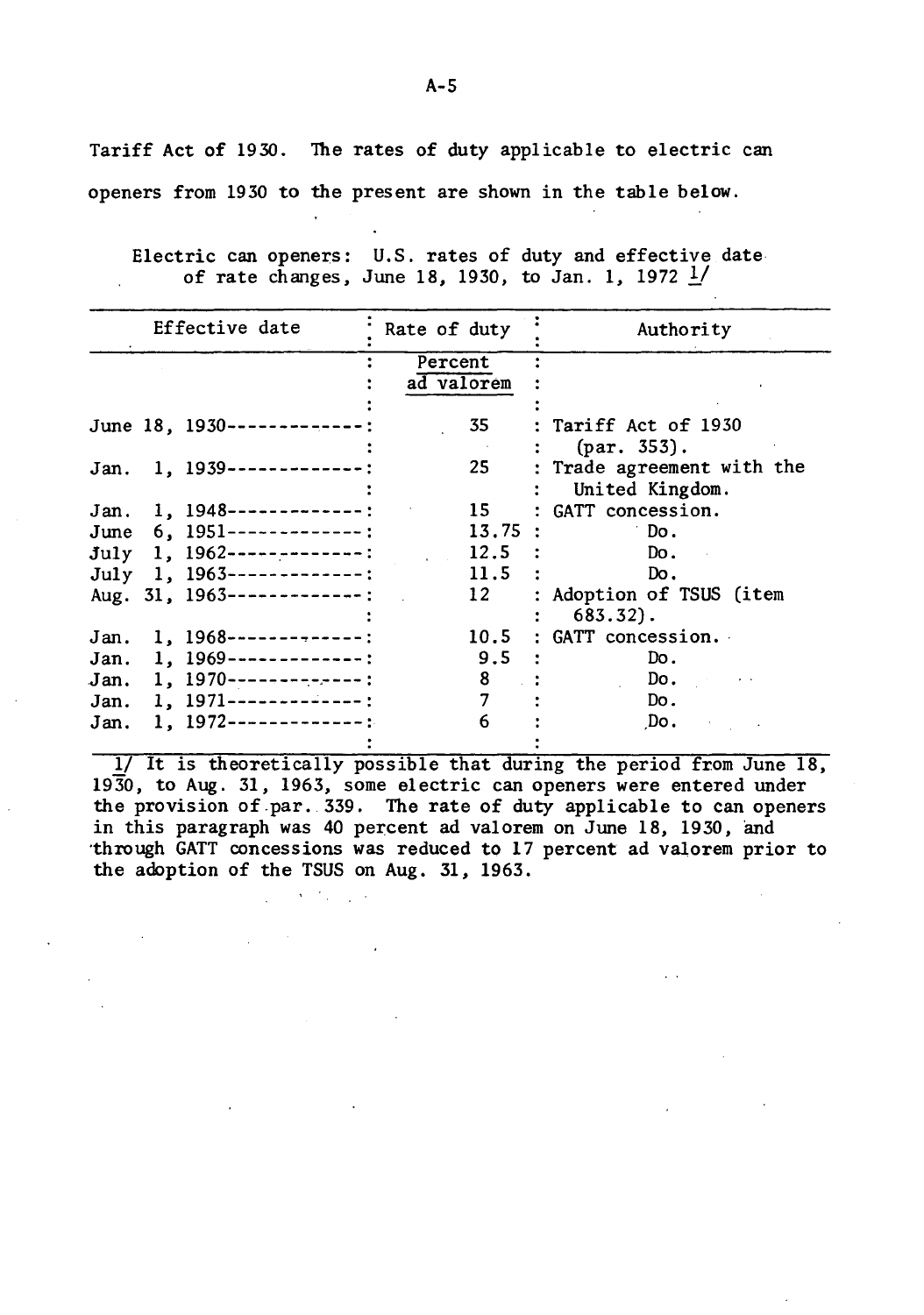#### U.S. Producers

Most U.S. producers of small electric appliances like those produced by Rote-Broil are subdivisions of large corporations which produce a number of different product lines. Production of the articles considered here generally accounts ·for only a small share of these firms' total output.

In 1972, can openers were produced in 17 establishments in the United States and hair dryers, in 18. 'Ihese production facilities were concentrated in the Northeast (New *York,* Connecticut, Massachusetts, New Jersey, and Pennsylvania) and the Midwest (Illinois, Ohio, Wisconsin, and Missouri).

Many producers of small electric appliances are merely assemblers of purchased components (motors, blades, coils, cords, and so forth) obtained from either domestic or foreign sources. Other producers, however, make varying percentages of their own components, .some in the same establishments where the appliances are assembled and others in the establishment of related divisions which produce electric motors, metal castings, sheet metal parts, and the likes.

The portable electric appliances which are the subject of this investigation are marketed through independent distributors (which in turn sell the products under the manufacturer's trade name to retailers) and through large chains tores and mail-order firms that buy and sell the products under their own brand names (private labels).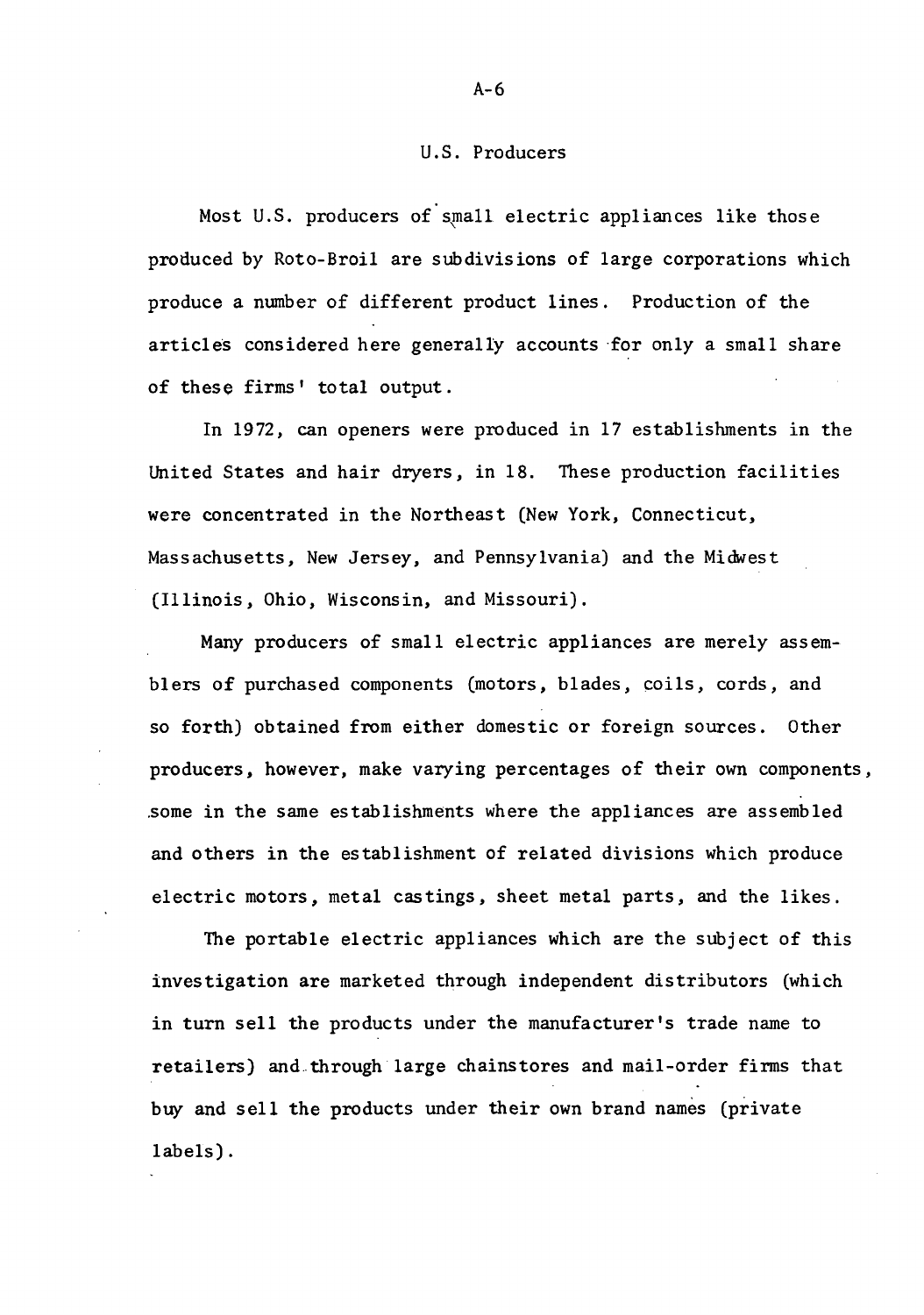For the most part, sales of portable electric appliances are seasonal. For example, the primary shipping season for can openers and hair dryers, which are important gift items, is in the fall.

The number of firms producing the articles considered here has declined in recent years. Westinghouse, a manufacturer of both electric can openers and hair dryers, discontinued production of all types of portable household appliances in the early 1970's. Iona, a division of General Signal Appliance Corp., discontinued manufacturing can openers and other small appliances in January 1974. Samsonite Corp. discontinued manufacturing electric can openers in the early 19 70 's.

## U.S. Consumption, Shipments, and Exports

Data on U.S. consumption of the articles considered here- electric hair dryers and electric can openers--are not available from official statistics for most of the years 1967-73. Imports of electric can openers were not separately reported until 1972. Imports of electric hair dryers were not separately reported until 1971, and then combined imports of hair dryers with bonnets (hard-hat and soft) and without bonnets (pistol-type) were reported in a single class. Some imports of styling combs and/or brushes were included in this same class, whereas other imports of styling combs and/or brushes were reported under a class covering electric hair appliances not elsewhere specified.

 $A-7$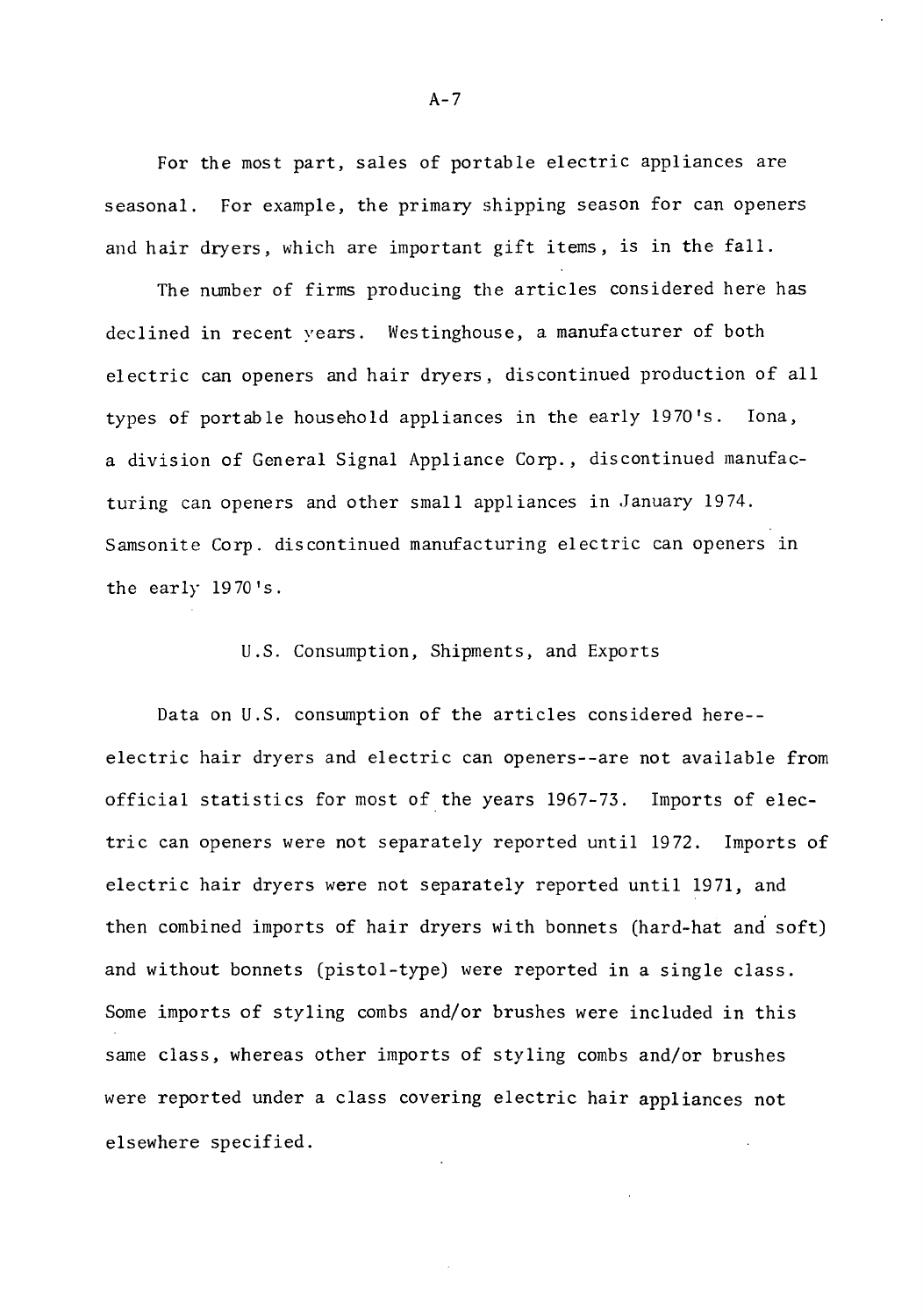With a view to developing the necessary trade information for the years 1967-73, the Commission addressed questionnaires to all known importers of the articles mentioned above .. Information developed from responses to the questionnaires by importers of electric can openers and hair dryers, when compared with the official published data, covered approximately 90 percent of such imports during 1972-73.

## Electric hair dryers

Total U.S. consumption of all types of electric hair dryers increased irregularly from 3.7 million units in 1967 to 14.8 million units in 1972 (table 1). Imports' share of consumption increased annually during the same period from 2.7 percent (1967) to 66 percent (1972). Shipments of domestically produced hair dryers increased from 3.6 million units in 1967 to 3.8 million units in 1968 and then declined to 3.1 million units in 1970. In 1971 and 1972, such shipments amounted to 4.4 million units and 5.1 million units, respectively. U.S. exports of all types of hair dryers have been small, accounting for less than 3 percent of U.S. producers' total shipments (in terms of quantity) in each of the years 1967-72.

U.S. consumption of electric hair dryers with bonnets (hard-hat and soft-bonnet)--the only type which Roto-Broil Corp. produces- decreased annually from 3.1 million units in 1967 to 2.7 million units in 1970, and then increased to 2.9 million units in 1972 (table 1). The quantity of imports expressed as a share of consumption, increased annually from 1.6 percent in 1967 to 12.3 percent in 1970 and then

 $A - R$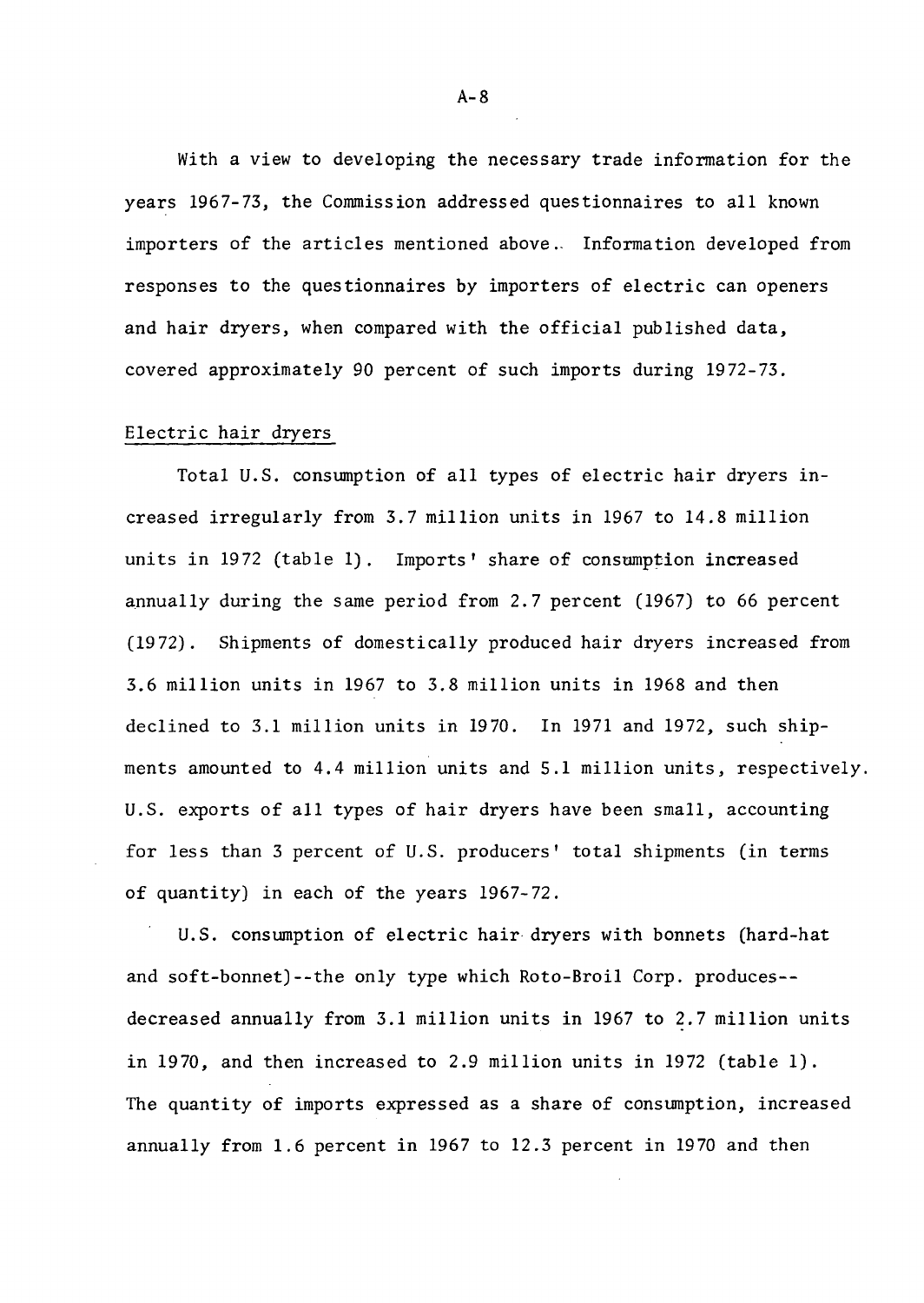declined to 4.5 percent in 1972. U.S. shipments of hair-dryers with bonnets decreased annually from 3.0 million units in 1967 to 2.3 million units in 1970 and then increased to 2.8 million units in 1972. U.S. exports of hair dryers with bonnets are not available from.official statistics, however, U.S. exports are believed to be very small.

U.S. consumption of electric hair dryers without bonnets (pistoltype) increased annually from 634,000 units in 1967 to 6.2 million units in 1972 (table 1). Imports' share of consumption decreased from 7.8 percent in 1967 to 5.5 percent in 1968 and then increased annually to 90.5 percent in 1972.

Estimated U.S. consumption of styling combs and/or brushes increased from 97,000 units in 1969 (no consumption data were reported for 1967 and 1968) to 5.8 million units in 1972 and then declined to 2.1 million units in 1973 (table 1). Imports accounted for more than 70 percent of consumption in all years for which data are available except 1973, when they amounted to 49 percent.

## Electric can openers

U.S. consumption of electric can openers (simple can opener and combination units) increased from 5.2 million units in 1967 to 6.8 million units in 1969 and then declined to 5.6 million units in 1970 (table 2). In 1971 and 1972 consumption amounted to 6.0 million units and 6.8 million units, respectively. Imports' share of consumption increased annually from 7.4 percent in 1967 to 34.9 percent in 1971 and then declined to 27.4 percent in 1972. Based on official data

A-9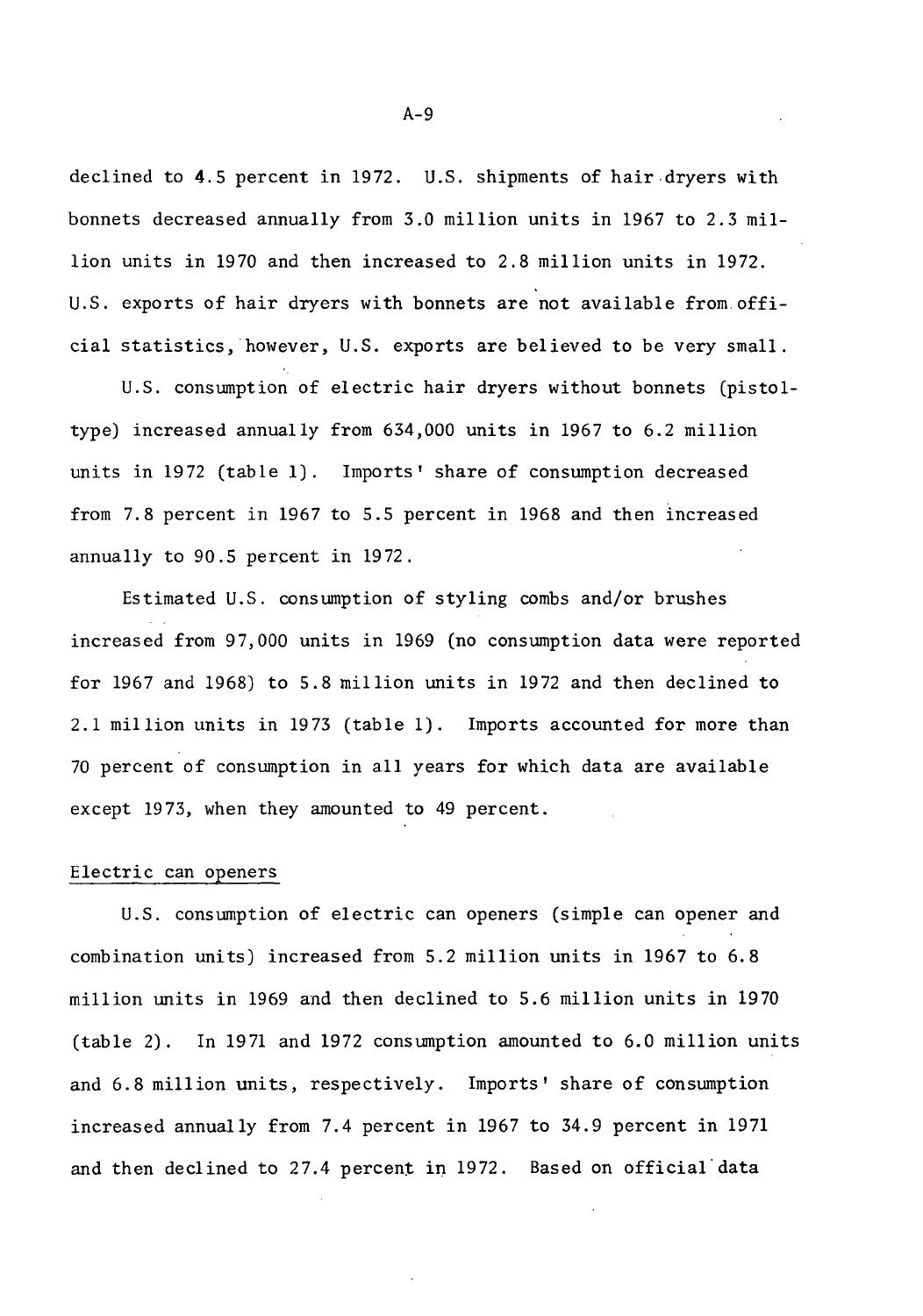for 1972 (the only year for which official data are available on shipments, imports, and exports), imports' share of consumption amounted to 30.1 percent.

Shipments of domestically produced can openers increased from 4.9 million units in 1967 to 5.3 million units in 1968 and then declined to 3.8 million units in 1970. Shipments amounted to 4.0 million units in 1971 and increased to 5.1 million units in 1972. The majority of these shipments consisted of the simple can opener and the combination can opener and knife sharpener. U.S. exports accounted for less than 2.5 percent of shipments.

#### U.S. Imports

#### Electric hair dryers

U.S. imports of all types of electric hair dryers, as compiled from data furnished by the respondents to the Commission's questionnaire, increased annually from 99,000 units in 1967 to 9.8 million units in 1972 and then declined to 8.0 million units in 1973 (table 3).  $\frac{1}{2}$  The annual value of such imports increased from. \$833,000 in 1967 to \$52.l million in 1972 and then declined slightly to \$51.2 million in 1973. Imports accounted for an increasing share of domestic consumption, rising from 2.7 percent in 1967

1/ Based on official statistics for 1973, 80 percent of total U.S. imports of electric hair dryers originated in Japan.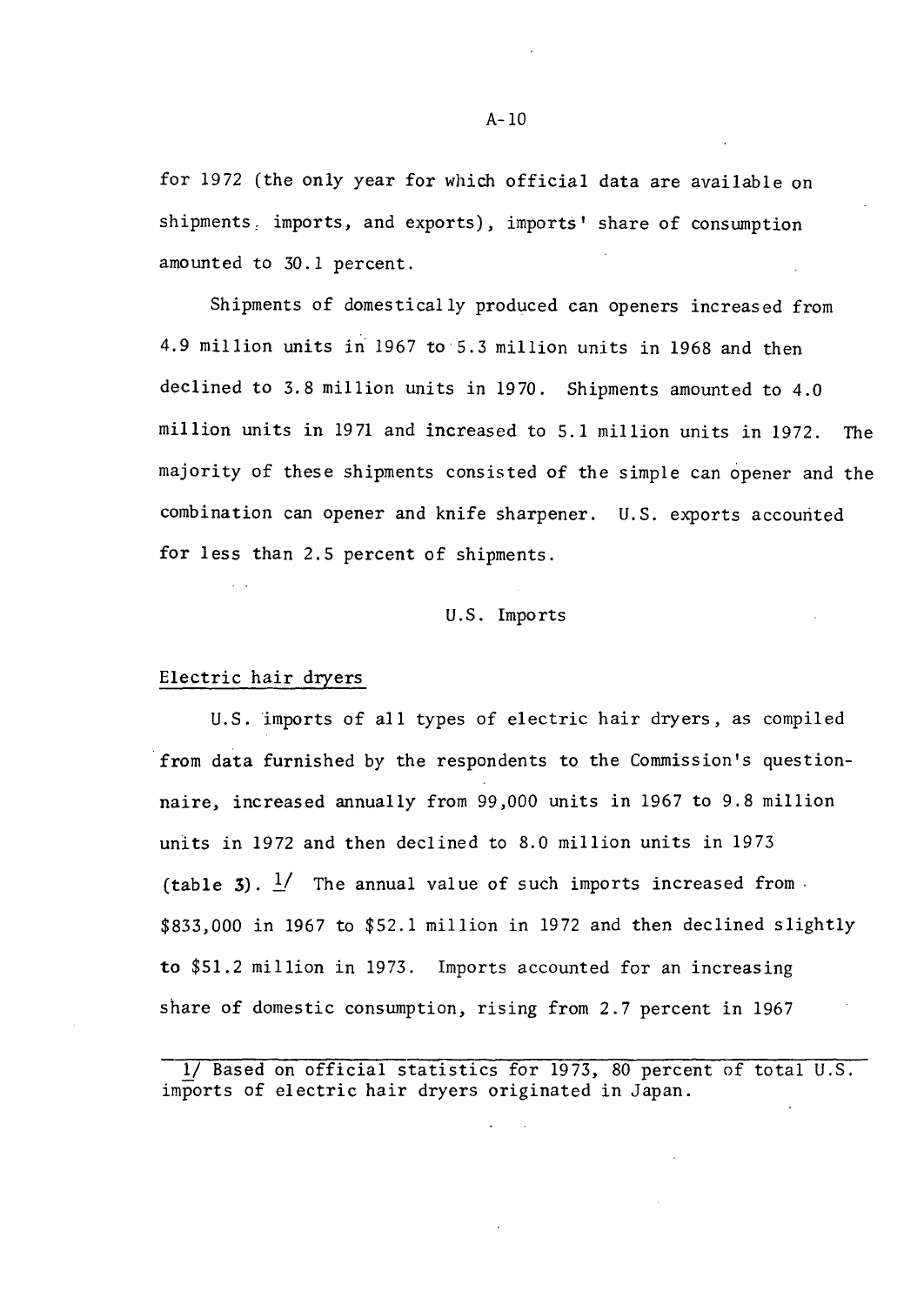to 66 percent in 1972 (in terms of quantity). Imports entered under TSUS item 807.00  $\frac{1}{2}$  have been negligible.

U.S. imports of electric hair dryers with bonnets (hard-hat and soft-bonnet)--the type which Roto-Broil Corp. produces--increased from 49,000 units in 1967 to 329,000 units in 1970 and then declined to 132,000 units in 1972 (table 3). In 1973 imports of hair dryers with bonnets amounted to 345,000 units. The value of such imports increased from \$693,000 in 1967 to \$2.9 million in 1970 and then declined to \$1.4 million in 1972. In 1973 the value of these imports increased to \$2.9 million. Imports of electric hair dryers with bonnets, as a percent of consumption, increased from 1.6 percent in 1967 to 12.3 percent in 1970 and then declined to 4.5 percent in 1972.

U.S. imports of electric hair dryers without bonnets (pistoltype) increased annually from *50,000* units in 1967 to 6.7 million units in 1973 (table 3). The value of such imports increased from \$140,000 in 1967 to \$43.0 million in 1973.

U.S. imports of styling combs and/or brushes increased annually from *97,000* units in 1969 (no imports were reported for 1967 and 1968) to 4.1 million units in 1972 and then decreased to 1.0 million units in 1973 (table 3). The annual value of such imports increased from \$547,000 in 1969 to \$20.8 million in 1972 and then declined to \$5.3 million in 1973.

l/ TSUS item 807.00 provides a duty exemption for U.S.-fabricated components returned to the United States after assembly abroad.

A-11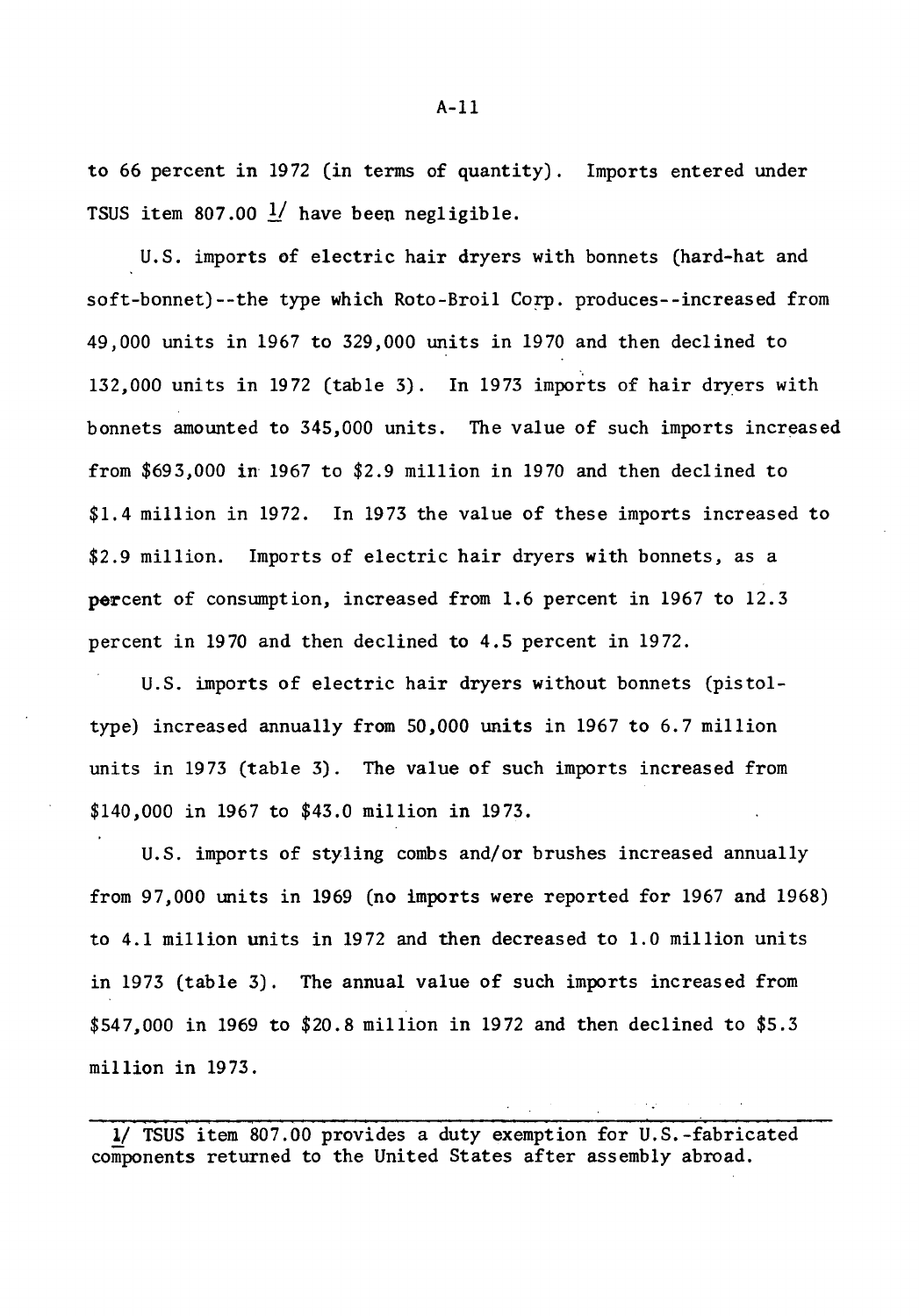A-12

#### Electric can openers

U.S. imports of electric can openers (simple can openers and combination units) as reported by respondents to the questionnaire increased annually from *387,000* units in 1967 to 2.1 million units in 1971 and then declined to 1.7 million units in 1973 (table 4).  $\frac{1}{2}$ During the same period the value of such imports increased annually from \$1.5 million in 1967 to \$8.0 million in 1971 and then declined to \$7.2 million in 1973. During each of the years 1967-72 the dutypaid value of imports, delivered to the U.S. receivers' dock, averaged about \$3.80 per unit. In 1973 the average delivered unit value of the imports increased to about \$4.16 per unit. During the period 1967-72 the average price per unit of U.S. producers' shipments of can openers ranged from a lowof \$8.11 in 1969 to a high of \$9.88 in 1970. At the Commission's hearing Mr. Albert Klinghoffer stated that can openers produced by Roto-Broil were in the price range. (bottom of the line) which was most directly affected by import competition. However, an official of Waring Products Division, New Hartford, Conn. (a purchaser of imported electric can openers) submitted data to the Commission indicating that some domestic producers of electric can openers competed successfully with imported can openers in the low price market. Imports' share of domestic consumption increased from 7.4 percent in 1967 to 34.9 percent in 1971 and then declined to 27.4

<sup>1/</sup> Based on official statistics for 1973, 92 percent of total U.S. imports of electric can openers originated in Japan.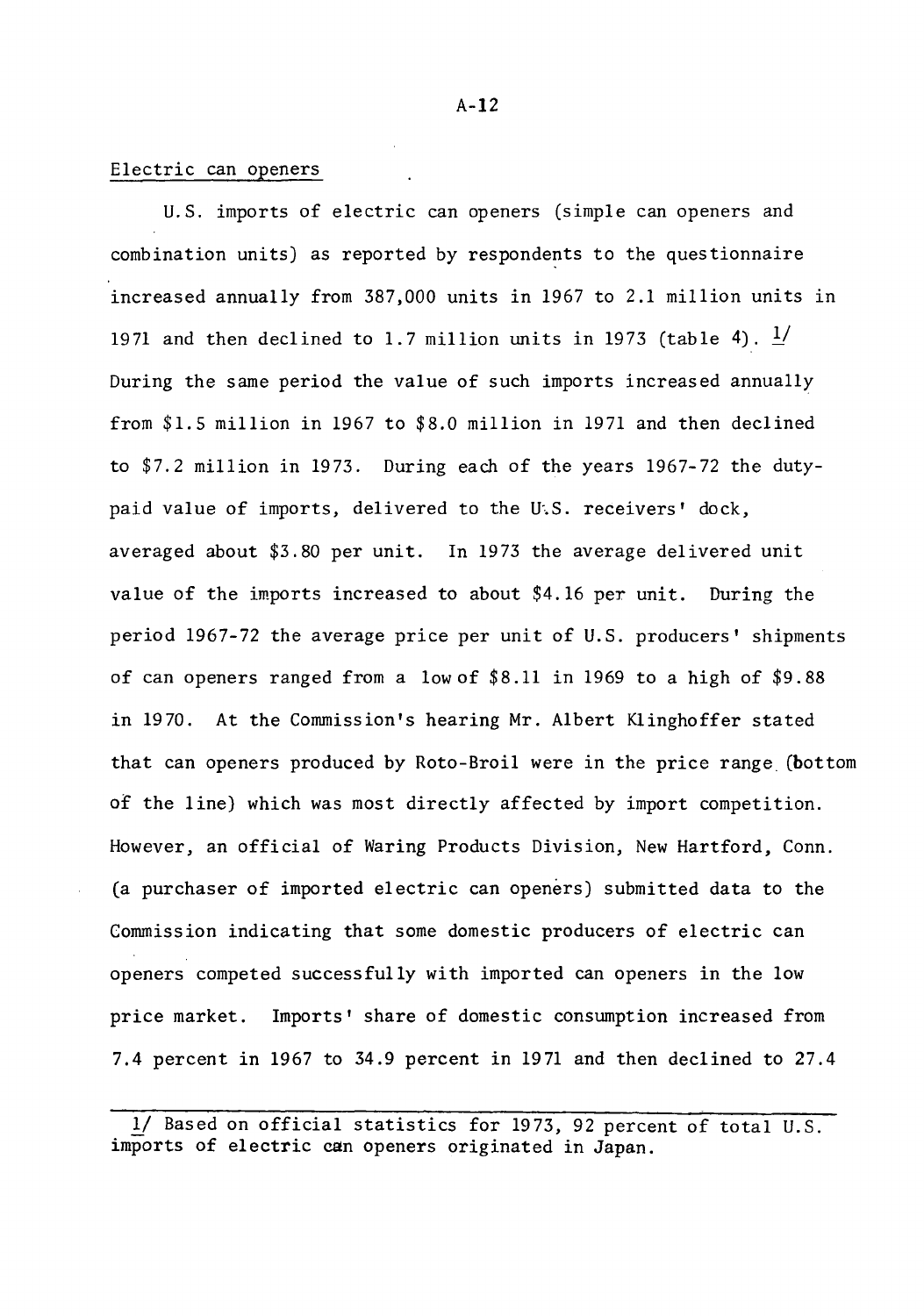percent in 1972 (in terms of quantity). The value of imports entered under TSUS item 807.00 was negligible in 1972 and amounted to approximately 5 percent of the total value of imports in 1973.

 $\begin{array}{c} \begin{array}{c} \begin{array}{c} \end{array} \\ \begin{array}{c} \end{array} \\ \begin{array}{c} \end{array} \end{array} \end{array}$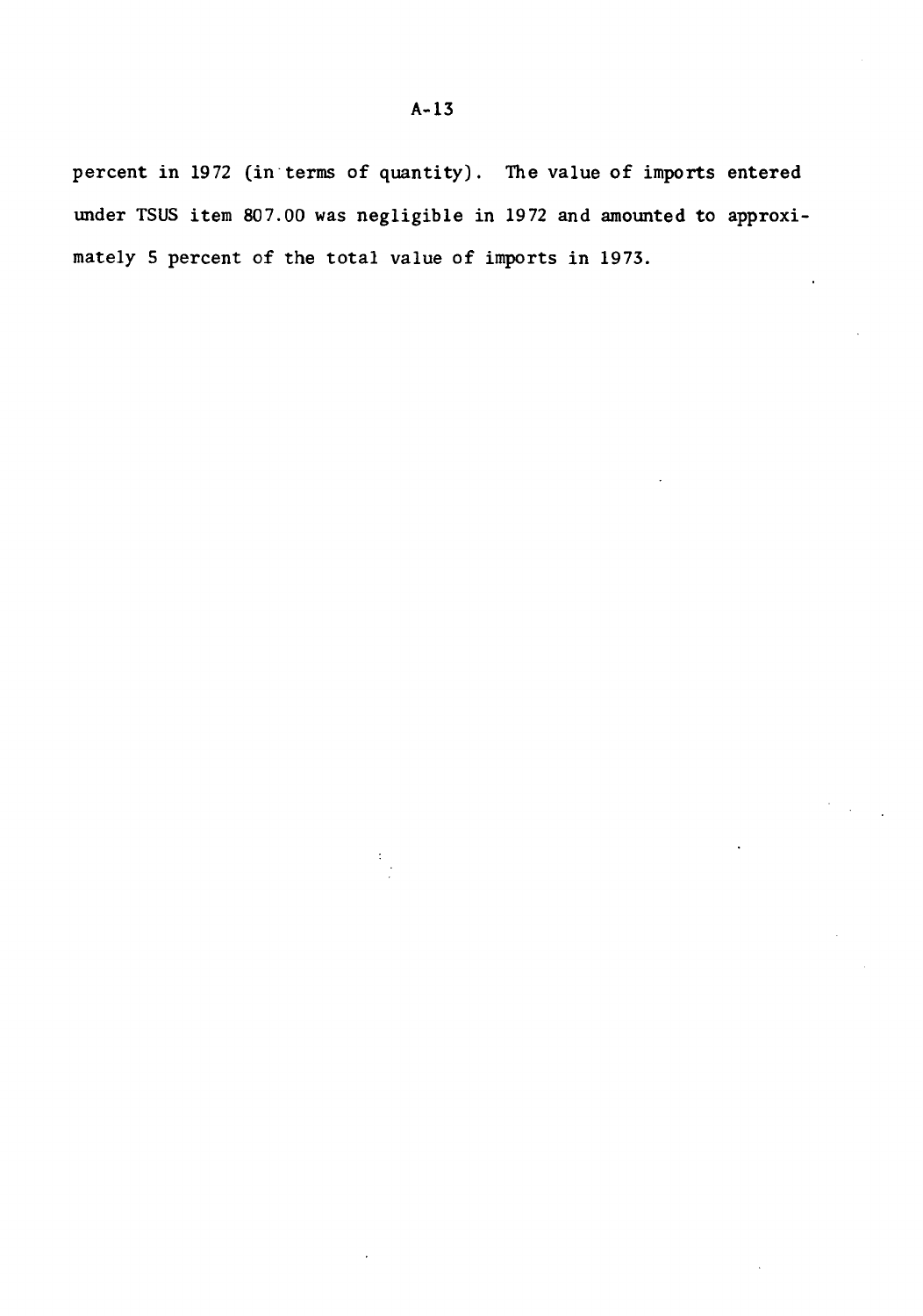A-14 through A-39

 $\mathcal{L}_{\text{max}}$ 









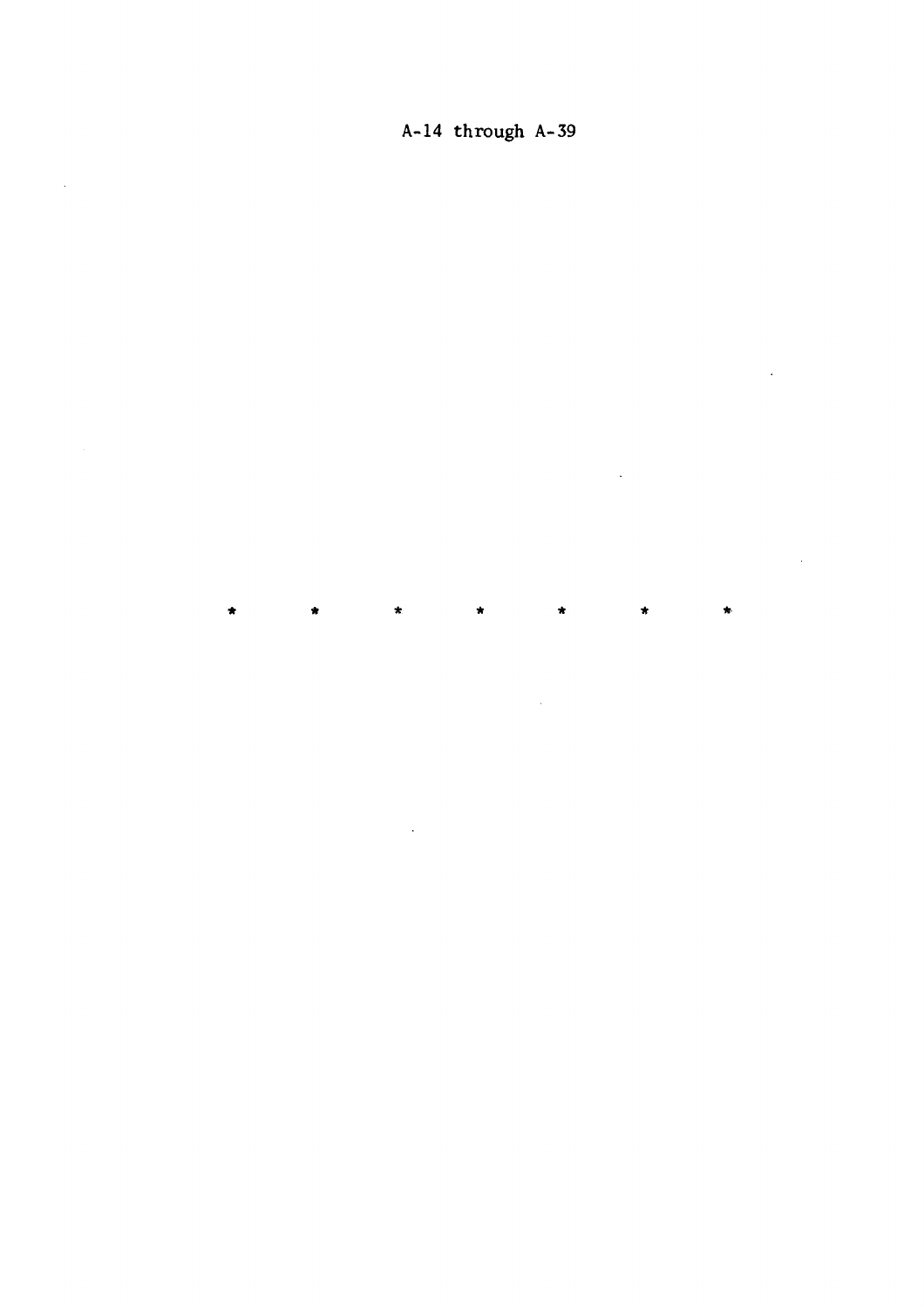# STATISTICAL APPENDIX

×,

 $\mathcal{L}(\mathcal{A})$  and  $\mathcal{L}(\mathcal{A})$  .

 $\mathcal{L}^{\text{max}}_{\text{max}}$  ,  $\mathcal{L}^{\text{max}}_{\text{max}}$ 

 $\sim 10^{-10}$ 

 $\omega$  .

A-40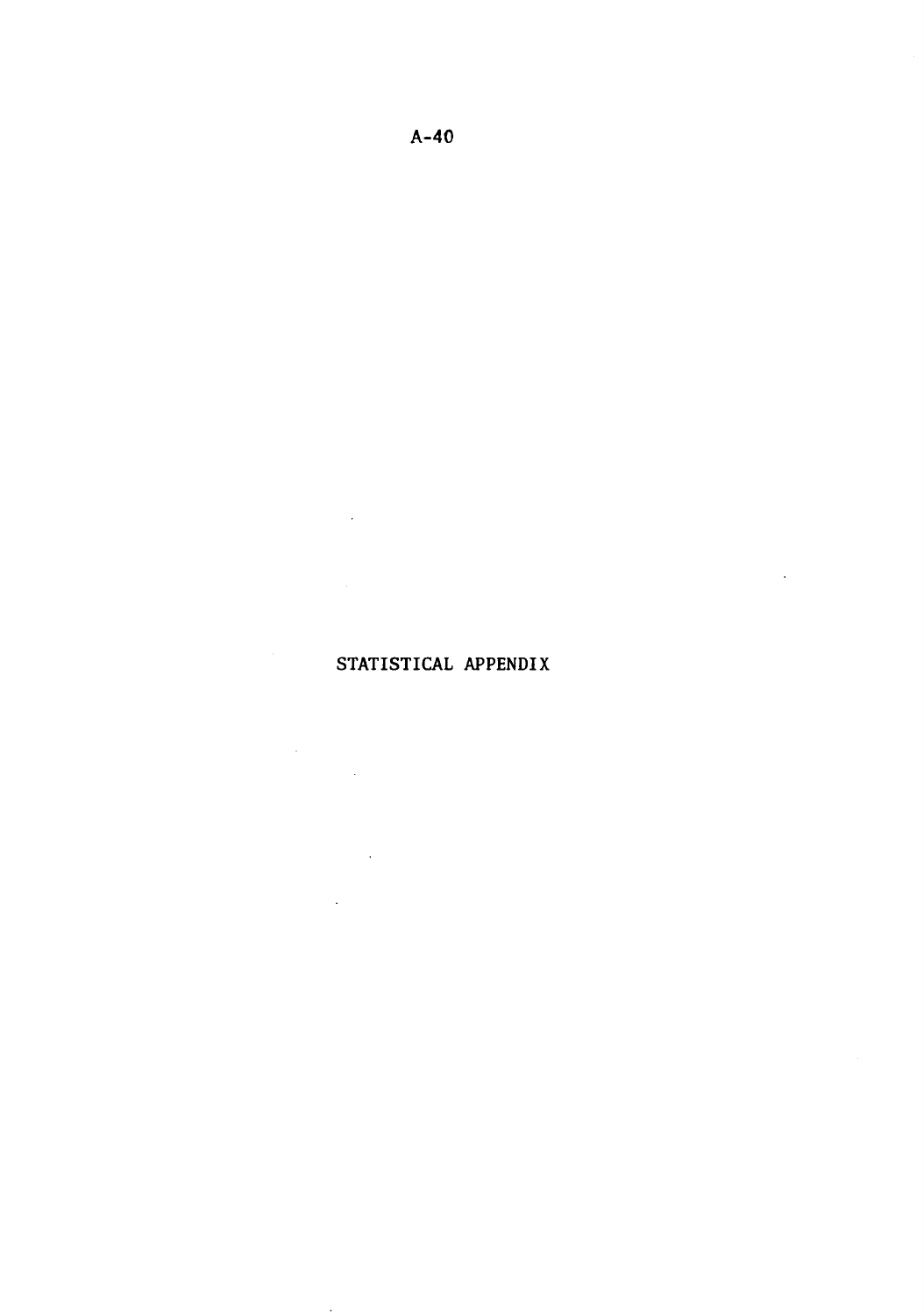Table 1.--Electric hair dryers: U.S. producers' shipments, imports for consumption, exports of domestic merchandise, and apparent consumption, by types, 1967-73

| Type and year                                                                                                                                                                                                              | Producers'<br>shipments                                                             |                                                   | Imports: Exports                                                                          | Apparent<br>consump-<br>tion                        | Ratio $(*)$<br>of imports:<br>to con-<br>sumption |
|----------------------------------------------------------------------------------------------------------------------------------------------------------------------------------------------------------------------------|-------------------------------------------------------------------------------------|---------------------------------------------------|-------------------------------------------------------------------------------------------|-----------------------------------------------------|---------------------------------------------------|
|                                                                                                                                                                                                                            |                                                                                     |                                                   | Quantity                                                                                  |                                                     |                                                   |
| With bonnets: $\frac{1}{ }$<br>$1967$ ----------------<br>$1968$ ----------------:<br>1969-----------------:<br>$1970---------------$<br>1971---------------                                                               | 3,046<br>2,959<br>2,702<br>2,342<br>2,574                                           | 49<br>63<br>62<br>329<br>299                      | $\frac{2}{ }$<br>$\overline{2}/$<br>$\overline{2}/$<br>$\overline{2}/$<br>$\overline{z}/$ | $3,095$ :<br>3,022<br>2,764<br>2,671:<br>2,873      | 1.6<br>2.1<br>2.2<br>12.3<br>10.4                 |
| $1972$ -------------<br>$1973 - - - - - - - - - - - -$                                                                                                                                                                     | 2,796<br>3/                                                                         | 132<br>345                                        | $\overline{2}/$<br>$\overline{2}/$                                                        | 2,928<br>3/                                         | 4.5<br>3/                                         |
| Without bonnets: $\frac{4}{3}$<br>$1967$ ----------------:<br>$1968$ ----------------:<br>$1969$ ----------------:<br>$1970------------$<br>1971-----------------<br>$1972$ --------------<br>$1973 - - - - - - - - - - -$ | 584 -<br>880<br>$\ddot{\phantom{1}}$<br>870<br>$\cdot$ :<br>745<br>637<br>587<br>3/ | 50<br>51<br>106<br>236<br>1,458<br>5,578<br>6,662 | 2/<br>$\overline{2}/$<br>21<br>$\overline{2}/$<br>$\overline{2}/$<br>2/<br>21             | 634<br>931 :<br>976<br>981<br>2,095<br>6,165<br>3/  | 7.8<br>5.5<br>10.9<br>24.1<br>69.6<br>90.5<br>3/  |
| Styling combs and/or<br>brushes:<br>1967-----------------:<br>$1968$ ----------------:<br>1969----------------<br>$1970------------$ :<br>1971----------------:<br>$1972$ ---------------<br>$1973$ -----------------      | 5/<br>5/<br>57<br>1,150<br>6/<br>1,700:<br>6/<br>6/<br>1,050:                       | 0<br>0<br>97<br>782<br>3,407<br>4,060<br>1,007    | 2/<br>2/<br>Z/<br>$\overline{2}/$<br>7/<br>2/<br>7/                                       | 97<br>782<br>4,557<br>5,760<br>2,057                | 100.0<br>100.0<br>74.8<br>70.5<br>49.0            |
| Total:<br>$1967$ ----------------:<br>$1968 - - - - - - - - - - - - - -$<br>$1969$ -----------------<br>1970--------------<br>$1972$ --------------                                                                        | 3,630<br>3,839<br>3,572<br>3,087<br>4,361<br>5,083<br>$\cdot$ :                     | 99<br>114<br>265<br>1,347<br>5,164<br>9,770       | 69<br>53<br>37:<br>86:<br>50:<br>63<br>143                                                | 3,660<br>3,900<br>3,800<br>4,348<br>9,475<br>14,790 | 2.7<br>2.9<br>7.0<br>31.0<br>54.5<br>66.0         |
| 1973-------------                                                                                                                                                                                                          | $\frac{3}{ }$                                                                       | 8,014                                             |                                                                                           | 3/                                                  | 3/                                                |

(Quantity in thousands of units; value in thousands of dollars)

See footnotes at end of table.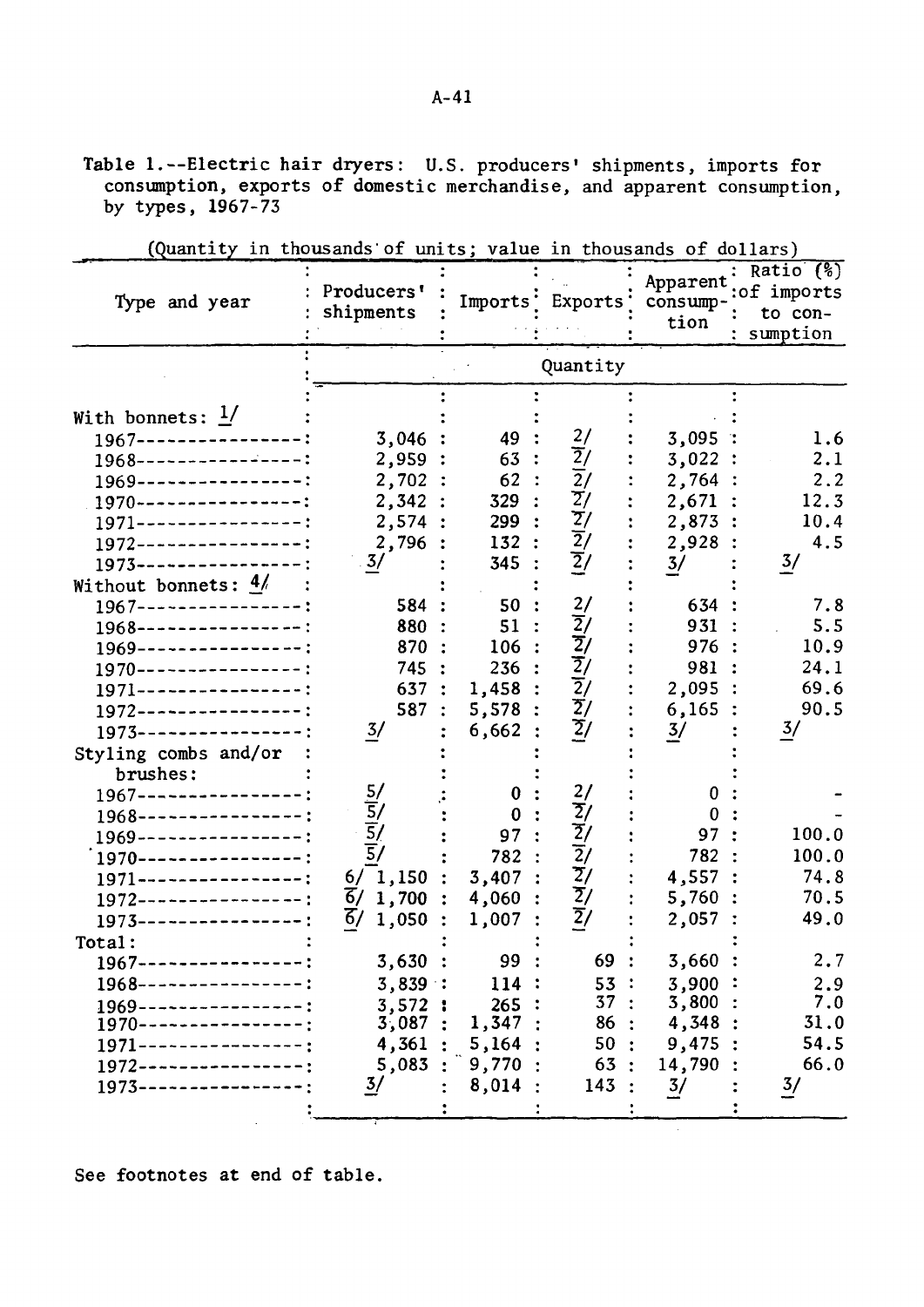Table !.--Electric hair dryers: U.S. producers' shipments, imports for consumption, exports of domestic merchandise, and apparent consumption, by types, 1967-73--Continued

| . Type and year                        | Producers'<br>shipments | Imports                       | Exports:                                                                                         | Apparent<br>consump-<br>tion                                                                                    | Ratio (%)<br>:of imports<br>to con-<br>sumption                                     |
|----------------------------------------|-------------------------|-------------------------------|--------------------------------------------------------------------------------------------------|-----------------------------------------------------------------------------------------------------------------|-------------------------------------------------------------------------------------|
|                                        |                         |                               | Value $7/$                                                                                       |                                                                                                                 |                                                                                     |
| With bonnets: $\frac{1}{2}$            |                         |                               |                                                                                                  |                                                                                                                 |                                                                                     |
| $1967 - - - - - - - - - -$             | 39,545                  | 693                           | $\frac{2}{2}$                                                                                    | 40,238                                                                                                          | 1.7                                                                                 |
| 1968-----------------                  | 40,934                  | 877                           |                                                                                                  | 41,811                                                                                                          | 2.1                                                                                 |
| 1969-----------------:                 | 34,620                  | 948                           | $\frac{1}{2}$ $\frac{1}{2}$ $\frac{1}{2}$ $\frac{1}{2}$ $\frac{1}{2}$ $\frac{1}{2}$<br>$\cdot$ : | 35,568                                                                                                          | 2.7                                                                                 |
| $1970---------------$                  | 29,885                  | 2,920                         | $\ddot{\phantom{1}}$                                                                             | 32,805                                                                                                          | 8.9                                                                                 |
| 1971--------------                     | 29,215                  | 2,305<br>$\ddot{\phantom{1}}$ |                                                                                                  | 31,520                                                                                                          | 7.3                                                                                 |
| $1972$ --------------                  | 32,254                  | 1,366 :                       |                                                                                                  | 33,620                                                                                                          | 4.1                                                                                 |
| $1973 - - - - - - - - -$               | 3/                      | 2,931                         |                                                                                                  | 3/                                                                                                              | 3/                                                                                  |
| Without bonnets: $\frac{4}{ }$         |                         |                               |                                                                                                  |                                                                                                                 |                                                                                     |
|                                        | 9,389                   | 140                           | $\frac{2}{2}$                                                                                    | 9,529                                                                                                           | 1.5                                                                                 |
| $1968$ ----------------                | 13,870                  | 144                           |                                                                                                  | 14,014                                                                                                          | 1.0                                                                                 |
| $1969$ ---------------                 | 13,090                  | 547                           | $\overline{2}/$                                                                                  | 13,637                                                                                                          | 4.0                                                                                 |
| $1970$ --------------                  | 11,207                  | 1,209                         | $\frac{\overline{2}}{\overline{2}}$ /                                                            | 12,416                                                                                                          | 9.7                                                                                 |
| $1971$ ------------                    | 9,072                   | 6,914                         |                                                                                                  | 15,986                                                                                                          | 43.3                                                                                |
| $1972 - - - - - - - - - - - -$         | 8,083                   | 29,923                        | $\frac{\overline{2}}{\overline{2}}$ /<br>$\cdot$ :                                               | 38,006                                                                                                          | 78.7                                                                                |
| $1973 - - - - - - -$                   | 3/                      | 43,018                        |                                                                                                  | 3/                                                                                                              | $\frac{3}{ }$                                                                       |
| Styling combs and/or                   |                         |                               |                                                                                                  |                                                                                                                 |                                                                                     |
| brushes:                               |                         |                               |                                                                                                  |                                                                                                                 |                                                                                     |
| 1967-----------------                  | 3/                      | 0                             | $\frac{2}{}{2}$                                                                                  | $\frac{3}{2}$                                                                                                   | 3/                                                                                  |
| 1968----------------                   | $\overline{3}$ /        | 0                             |                                                                                                  |                                                                                                                 | $\overline{3}/$                                                                     |
| $1969$ ----------------:               | $\overline{3}/$         | 547                           | $\overline{2}/$                                                                                  |                                                                                                                 |                                                                                     |
| 1970----------------                   | $\overline{3}/$         | 4,032                         | $\frac{\overline{2}}{2\overline{2}}$ / $\frac{\overline{2}}{2\overline{2}}$ /                    |                                                                                                                 |                                                                                     |
| $.1971$ ---------------                | $\overline{3}/$         | 16,423                        | $\cdot$ :                                                                                        |                                                                                                                 |                                                                                     |
| $1972$ --------------                  | $\overline{3}/$         | 20,837                        | $\ddot{\cdot}$                                                                                   | $\frac{1}{3}$ $\frac{1}{3}$ $\frac{1}{3}$ $\frac{1}{3}$ $\frac{1}{3}$ $\frac{1}{3}$ $\frac{1}{3}$ $\frac{1}{3}$ | $\frac{1}{3}$ $\frac{1}{3}$ $\frac{1}{3}$ $\frac{1}{3}$ $\frac{1}{3}$ $\frac{1}{3}$ |
| $1973 - - - - - - - - - - - - -$       | $\overline{3}/$         | 5,281                         | $\overline{2}$ /                                                                                 |                                                                                                                 |                                                                                     |
| Total:                                 |                         |                               |                                                                                                  |                                                                                                                 |                                                                                     |
| $1967 - - - - - - - - - - - - - - - -$ | 3/                      | 833                           | 1,115                                                                                            | $\frac{3}{3}$                                                                                                   | $\frac{3}{3}$ /                                                                     |
| $1968 - - - - - - - - - - - - -$       | $\overline{3}/$         | 1,021                         | 762:                                                                                             |                                                                                                                 |                                                                                     |
| $1969$ --------------                  | 3/                      | 2,042                         | 578:                                                                                             | $\overline{3}/$                                                                                                 | $\frac{3}{3}/\frac{3}{3}/\frac{3}{3}/$                                              |
| $1970$ --------------                  | $\overline{3}/$         | 8,161                         | 1,064:                                                                                           |                                                                                                                 |                                                                                     |
| $1971 - - - - - - - - - -$             | $\overline{3}/$         | 25,642                        | 674:                                                                                             |                                                                                                                 |                                                                                     |
| $1972 - - - - - - - - - - -$           | $\overline{3}/$         | 52,126                        | 863:                                                                                             | $\frac{3}{3}$<br>$\frac{3}{3}$<br>$\frac{3}{3}$ /                                                               |                                                                                     |
| $1973 - - - - - - - - - -$             | $\overline{3}/$         | 51,230:                       | 1,770:                                                                                           |                                                                                                                 |                                                                                     |
|                                        |                         |                               |                                                                                                  |                                                                                                                 |                                                                                     |

(Quantity in thousands.of units; value in thousands of dollars)

1/ Includes both the hard-hat and soft-bonnet types of hair dryers.<br>2/ Negligible. 3/ Not available.  $\overline{2}$ / Negligible.  $\overline{3}$ / Not available.<br> $\overline{4}$ / Includes only the hand-held or pistol-type hair dryers. Does not in-

clude styling combs and/or brushes.

5/ Not available, but the volume is believed to be negligible.

6/ Estimated.

 $\overline{7}$ / The value of imports is the net delivered cost, which includes transportation cost from point of manufacture to U.S. receiving point, insurance, import duties, and brokerage costs, less any discounts and allowances.

Source: Shipments and exports compiled from official statistics of the U.S. Department of Commerce, except as noted; imports compiled from responses to Commission questionnaires.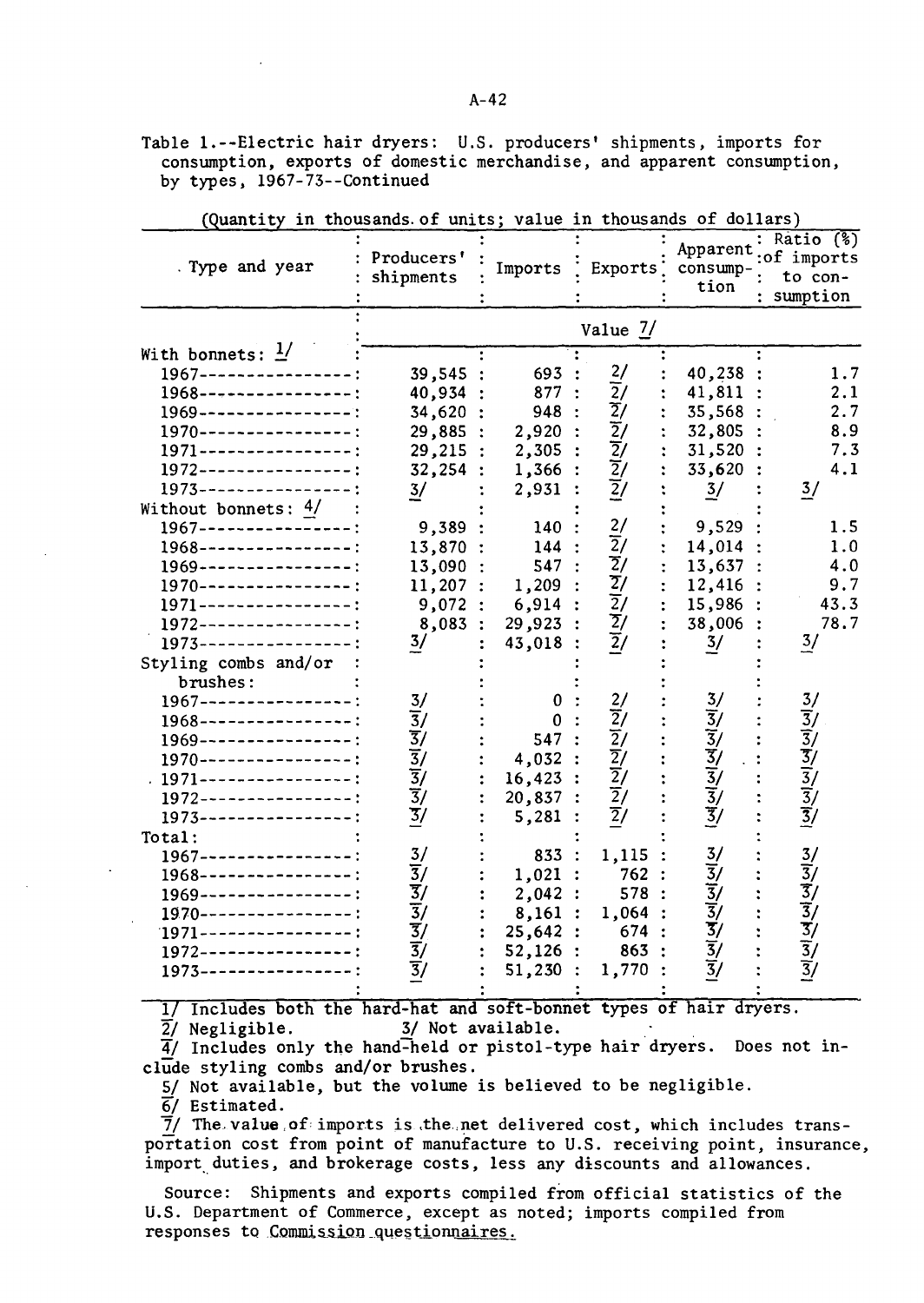Table 2.--Electric can openers:  $\underline{1} /$  U.S. producers' shipments, imports for consumption, exports of domestic merchandise, and apparent  $consumption, 1967-73$ 

| Year                     | Producers'<br>shipments | Imports | Exports             | Apparent<br>consump-<br>tion | Ratio<br>(percent) of<br>imports to<br>consumption |
|--------------------------|-------------------------|---------|---------------------|------------------------------|----------------------------------------------------|
|                          |                         |         | Quantity            |                              |                                                    |
|                          |                         |         |                     |                              |                                                    |
| $1967 - - - - - - - -$ : | 4,896                   | 387 :   | 60:                 | 5,223:                       | 7.4                                                |
| $1968 - - - - - - - -$ : | 5,313:                  | 725 :   | 100:                | 5,938:                       | 12.2                                               |
| $1969$ ----------:       | 5,265:                  | 1,662:  | 81:                 | 6,846:                       | 24.3                                               |
| $1970---------$          | 3,841                   | 1,848:  | 79 :                | 5,610:                       | 32.9                                               |
| $1971 - - - - - - -$ :   | 4,035                   | 2,108:  | 97:                 | 6,046:                       | 34.9                                               |
| $1972$ ----------:       | 5,063:                  | 1,866:  | 121:                | 6,808:                       | 27.4                                               |
| $1973 - - - - - - - -$ : | $\frac{2}{\pi}$         | 1,742:  | 109:                | 2/                           | $\frac{2}{\pi}$                                    |
|                          |                         |         | Value $\frac{3}{ }$ |                              |                                                    |
|                          |                         |         |                     |                              |                                                    |
| $1967$ ----------:       | 41,664:                 | 1,539:  | 610:                | 42,593 :                     | 3.6                                                |
| $1968 - - - - - - - -$   | 44,714 :                | 2,488:  | 829:                | 46,373 :                     | 5.4                                                |
| $1969$ ----------:       | 42,728 :                | 6,098:  | 684 :               | 48,142 :                     | 12.7                                               |
| $1970--------$           | 37,987                  | 7,124:  | 665 :               | 44,446 :                     | 16.0                                               |
| $1971$ ----------:       | 35,493 :                | 8,032:  | 748 :               | 42,777 :                     | 18.8                                               |
| $1972$ ----------:       | 48,450                  | 7,335:  | 1,022:              | 54,763 :                     | 13.4                                               |
| $1973 -$<br>---------*   | $\frac{2}{\ell}$        | 7,243:  | 870:                | $\frac{2}{ }$                | $\frac{2}{\pi}$                                    |
|                          |                         |         |                     |                              |                                                    |

(Quantity in thousands of units; value in thousands of dollars)

1/ Includes combination units.

 $\overline{2}$ / Not available.

 $3/$  The value of imports is the net delivered cost, which includes transportation cost from point of manufacture to U:S:  $\vec{r}$  eceiving point, insurance, import duties, and brokerage costs, less any discounts and allowances.

Source: Shipments and exports compiled from official statistics of the U.S. Department of Commerce; imports compiled from responses to Commission questionnaires.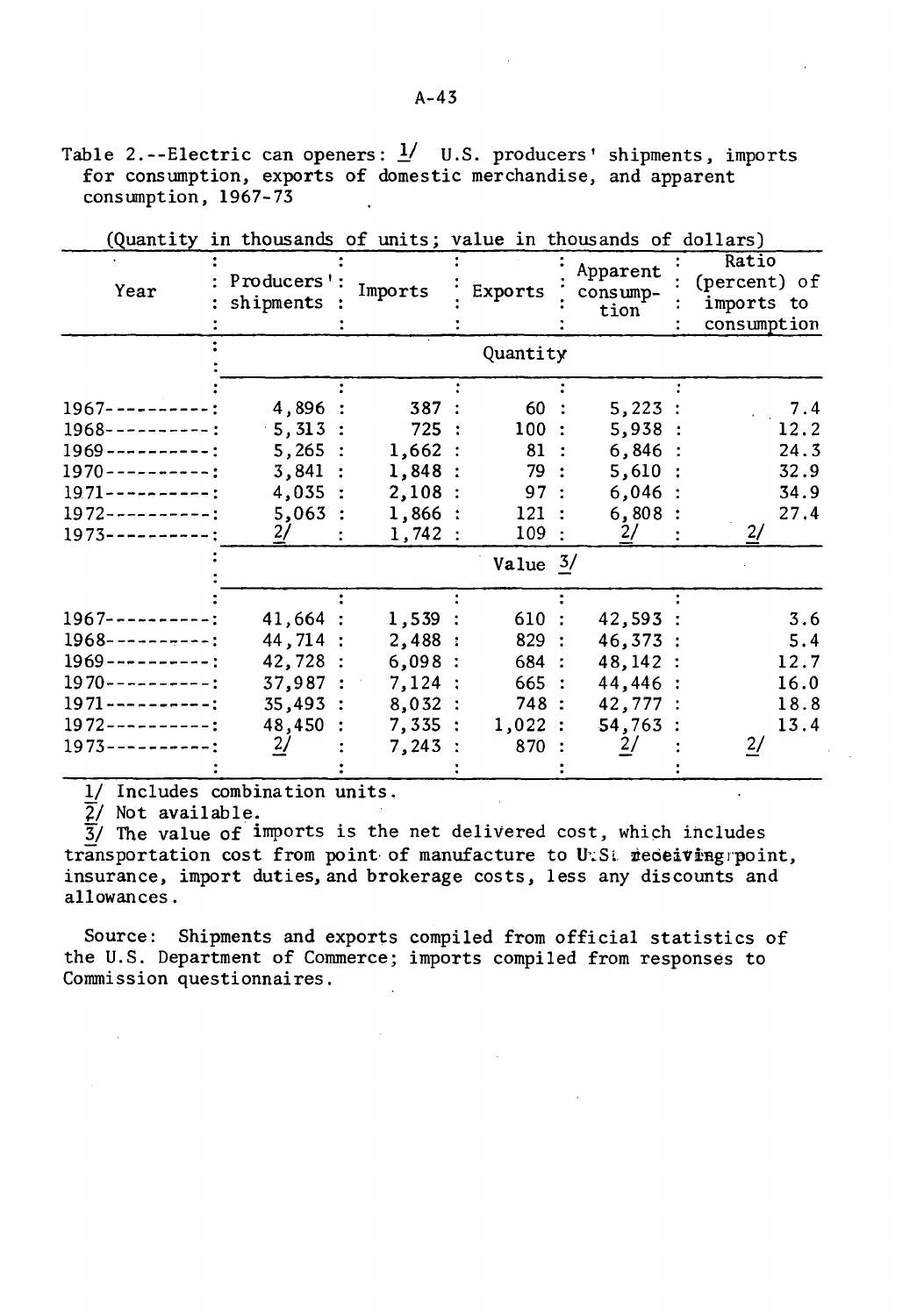| Year        | With bonnets $1/$                    |     |            |  |           | Without bonnets $\frac{3}{2}$ |  |                               |  | Styling combs<br>and/or brushes          |  |                |  |                  | Total |                           |  |         |  |                  |  |                                    |
|-------------|--------------------------------------|-----|------------|--|-----------|-------------------------------|--|-------------------------------|--|------------------------------------------|--|----------------|--|------------------|-------|---------------------------|--|---------|--|------------------|--|------------------------------------|
|             | 'Quantity Value $2/\sqrt{Rate}$ of : |     |            |  | duty      |                               |  |                               |  | 'Quantity Value $2/$ : Rate of :<br>duty |  | Quantity Value |  |                  |       | $2/$ : Rate of :.<br>duty |  |         |  |                  |  | Quantity Value 2/: Rate of<br>duty |
|             |                                      |     |            |  | : Percent |                               |  |                               |  | Percent                                  |  |                |  |                  |       | : Percent                 |  |         |  |                  |  | Percent                            |
|             | : 1,000                              |     | : 1.000    |  | ad        | : 1,000                       |  | : 1,000                       |  | ad                                       |  | : 1,000        |  | : 1,000          |       | ad                        |  | : 1,000 |  | : 1,000          |  | ad                                 |
|             | : units                              |     | :dollars : |  | valorem : | units                         |  | $: \overline{\text{dollars}}$ |  | valorem : units                          |  |                |  | dollars:         |       | $:$ valorem $:$           |  | units   |  | :dollars         |  | : valorem                          |
|             |                                      |     |            |  |           |                               |  |                               |  |                                          |  |                |  |                  |       |                           |  |         |  |                  |  |                                    |
| $1967---$ : | 49:                                  |     | 693:       |  | 11.5:     | 50:                           |  | 140:                          |  | 11.5:                                    |  | 0:             |  | 0:               |       | 11.5:                     |  | 99:     |  | 833:             |  | 11.5                               |
| $1968---$ : | 63                                   |     | 877:       |  | 10.       | 51:                           |  | 144:                          |  | 10                                       |  | 0:             |  | 0:               |       | 10                        |  | 114:    |  | $1,021$ :        |  | 10                                 |
| $1969---$ : | 62:                                  |     | 948:       |  | 9.        | 106:                          |  | 547:                          |  | 9                                        |  | 97:            |  | 547:             |       | 9.                        |  | 265:    |  | 2.042:           |  | 9                                  |
| $1970---$ : | 329                                  | -11 | 2,920:     |  | 8.        | 236:                          |  | 1.209:                        |  | 8.                                       |  | 782 :          |  | 4,032:           |       | 8.                        |  | 1.347:  |  | $8.161$ :        |  | 8                                  |
| $1971---$ : | 299                                  |     | 2,305:     |  | 6.5:      | 1.458:                        |  | $6.914$ :                     |  | 6.5                                      |  |                |  | 3,407 : 16,423 : |       | 6.5:                      |  |         |  | 5.164 : 25.642 : |  | 6.5                                |
| $1972---:$  | 132 :                                |     | 1.366:     |  |           |                               |  | $5.5:5$ , $5,578:29,923:$     |  | 5.5                                      |  |                |  | 4,060 : 20,837 : |       | 5.5:                      |  |         |  | 9.770 : 52.126 : |  | 5.5                                |
| $1973---$ : | 345:                                 |     | 2.931:     |  | $5.5$ :   |                               |  | 6,662 : 43,018 :              |  | 5.5                                      |  | 1,007:         |  | $5,281$ :        |       | 5.5 :                     |  |         |  | 8.014 : 51.230 : |  | 5.5                                |
|             |                                      |     |            |  |           |                               |  |                               |  |                                          |  |                |  |                  |       |                           |  |         |  |                  |  |                                    |

Table 3.--Electric hair dryers: U.S. imports for consumption, by types, and rates of duty, 1967-73

1/ Includes both hard-hat and soft-bonnet types of hair dryers.

 $\vec{2}$ / The value of imports is the net delivered cost, which includes transportation cost from point of manufacture to U.S. receiving point, insurance; import duties, and brokerage costs, less any discounts and allowances.

3/ Includes only the hand-held or pistol-type hair dryers. Does not include styling combs and/or brushes.

Source: Imports compiled· from responses to Commission questionnaires.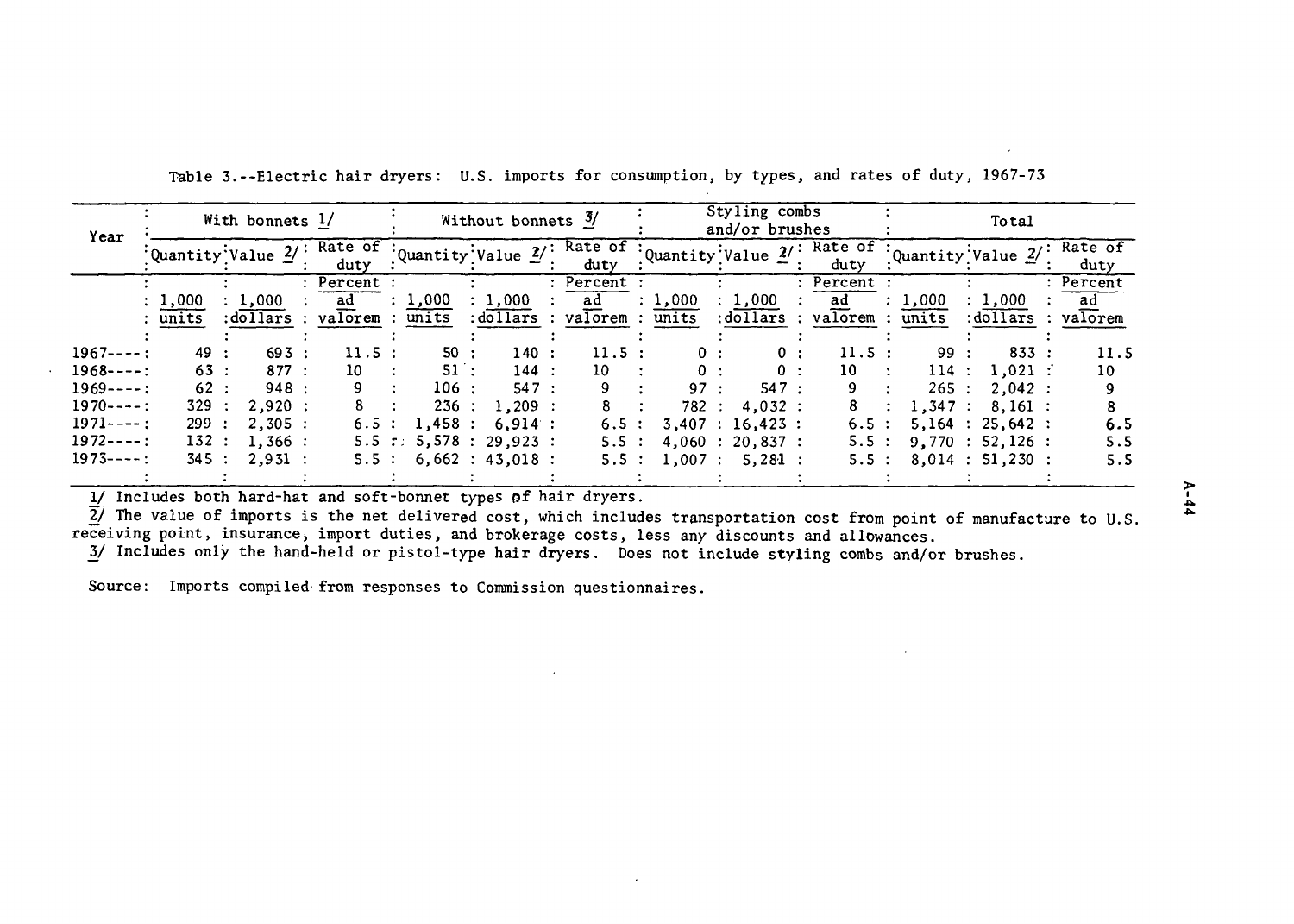|                                      | Quantity | $Va\frac{1}{2}ue$ 2/            | Rate of duty          |
|--------------------------------------|----------|---------------------------------|-----------------------|
|                                      |          | : 1,000 units : 1,000 dollars : | Percent<br>ad valorem |
| $1967 - - - - - - - - - - - - - -$   | 387:     | 1,539:                          | 12                    |
| $1968 - - - - - - - - - - - - - - -$ | 725:     | 2,488:                          | 10.5                  |
| $1969 - - - - - - - - - - - - - - -$ | 1,662:   | .6,098:                         | 9.5                   |
| $1970 - - - - - - - - - - - - - - -$ | 1,848:   | $7,124$ :                       | 8                     |
| $1971$ ----------------------        | 2,108:   | 8,032:                          |                       |
| 1972---------------------:           | 1,866:   | 7,335:                          |                       |
| $1973 - - - - - - - - - - - - - - -$ | 1,742:   | 7,243:                          |                       |
|                                      |          |                                 |                       |

Table 4.--Electric can openers:  $\frac{1}{1}$  U.S. imports for consumption and rates of duty, 1967-73

1/ Includes combination units.

 $\overline{2}$ / The value of imports is the net delivered cost, which includes transportation cost from point of manufacture to U.S. receiving point, insurance, import duties, and brokerage costs, less any discounts and allowances.

Source: Imports compiled from responses to Commission questionnaires.